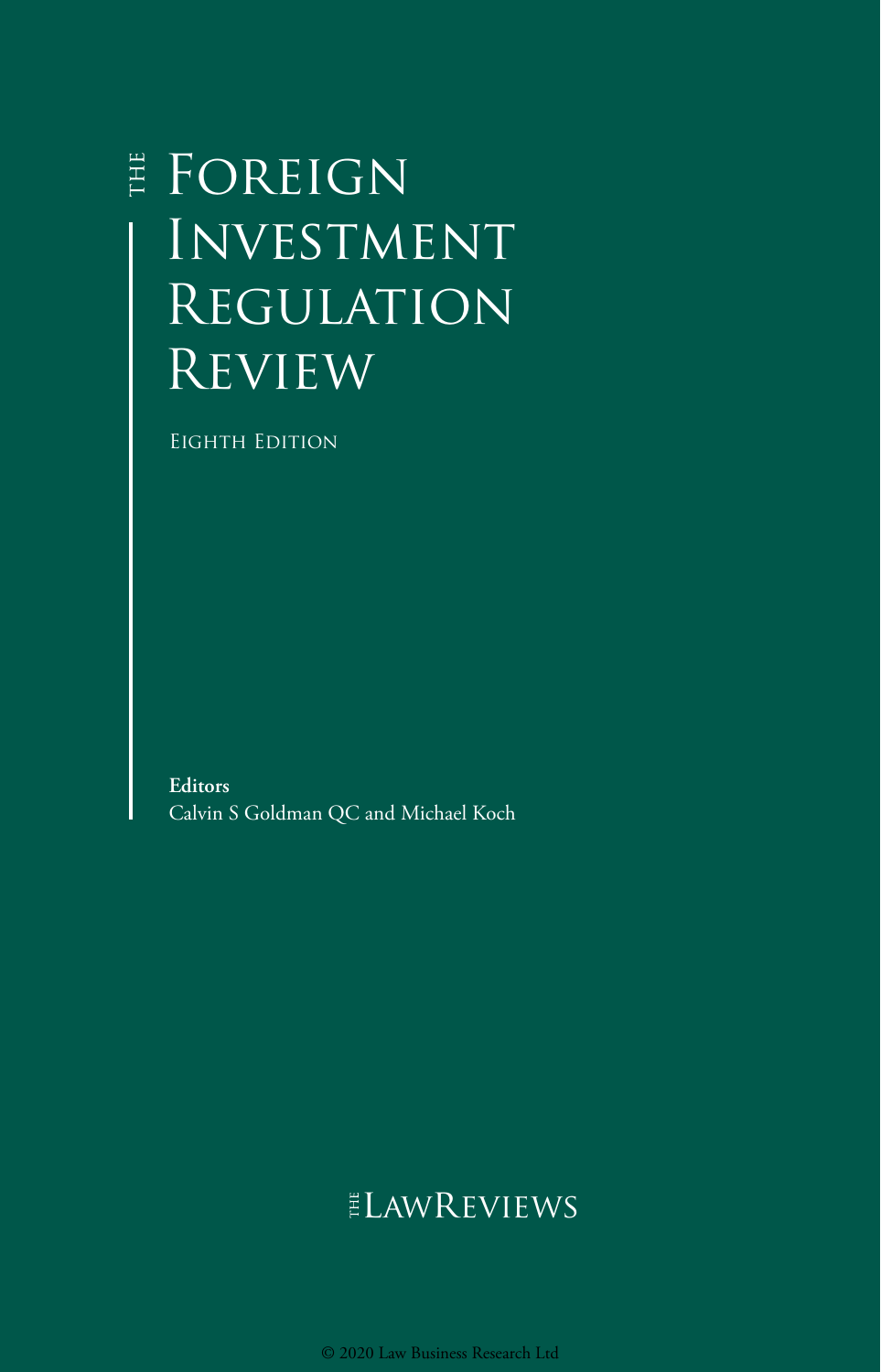# E FOREIGN Investment Regulation Review

Eighth Edition

Reproduced with permission from Law Business Research Ltd This article was first published in September 2020 For further information please contact Nick.Barette@thelawreviews.co.uk

**Editors** Calvin S Goldman QC and Michael Koch

## $ELMR$  EVIEWS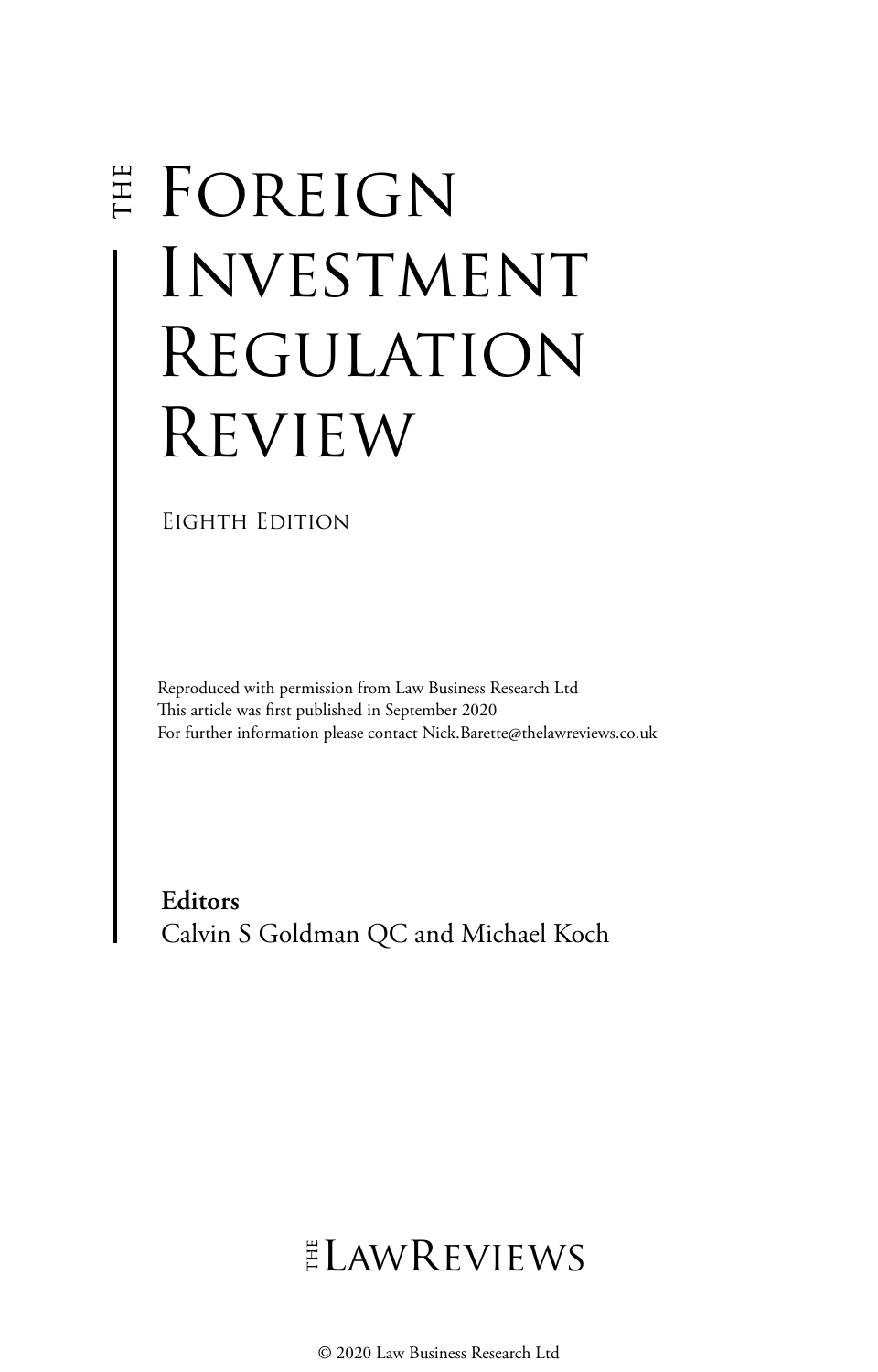#### PUBLISHER Tom Barnes

#### SENIOR BUSINESS DEVELOPMENT MANAGER Nick Barette

BUSINESS DEVELOPMENT MANAGER Joel Woods

SENIOR ACCOUNT MANAGERS Pere Aspinall, Jack Bagnall

ACCOUNT MANAGERS Olivia Budd, Katie Hodgetts, Reece Whelan

PRODUCT MARKETING EXECUTIVE Rebecca Mogridge

> RESEARCH LEAD Kieran Hansen

EDITORIAL COORDINATOR Gracie Ford

PRODUCTION AND OPERATIONS DIRECTOR Adam Myers

> PRODUCTION EDITOR Robbie Kelly

> > SUBEDITOR Sarah Andreoli

CHIEF EXECUTIVE OFFICER Nick Brailey

Published in the United Kingdom by Law Business Research Ltd, London Meridian House, 34–35 Farringdon Street, London, EC4A 4HL, UK © 2020 Law Business Research Ltd www.TheLawReviews.co.uk

No photocopying: copyright licences do not apply. The information provided in this publication is general and may not apply in a specific situation, nor does it necessarily represent the views of authors' firms or their clients. Legal advice should always be sought before taking any legal action based on the information provided. The publishers accept no responsibility for any acts or omissions contained herein. Although the information provided was accurate as at September 2020, be advised that this is a developing area. Enquiries concerning reproduction should be sent to Law Business Research, at the address above. Enquiries concerning editorial content should be directed to the Publisher – tom.barnes@lbresearch.com

ISBN 978-1-83862-454-5

Printed in Great Britain by Encompass Print Solutions, Derbyshire Tel: 0844 2480 112

© 2020 Law Business Research Ltd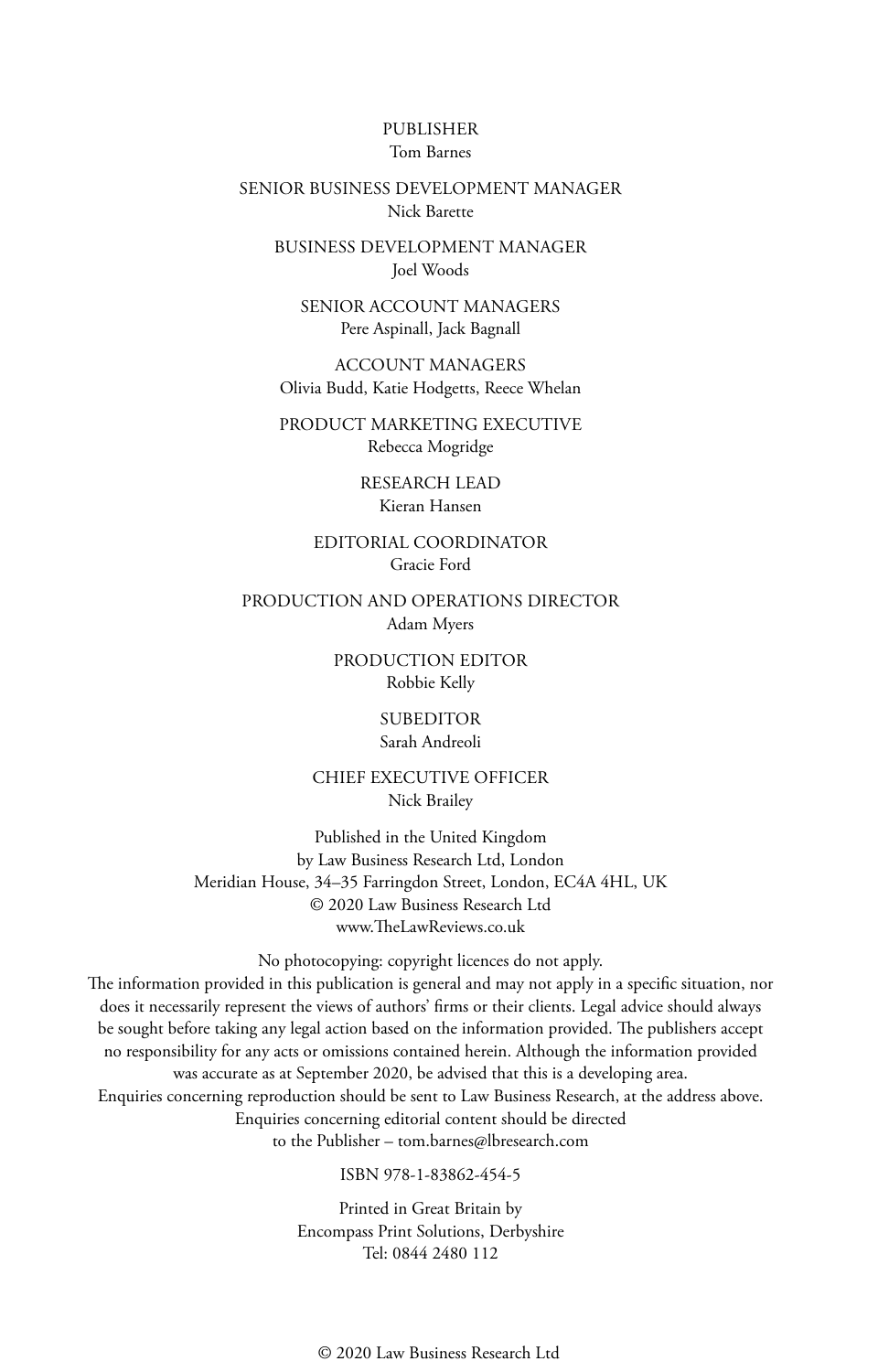## ACKNOWLEDGEMENTS

The publisher acknowledges and thanks the following for their assistance throughout the preparation of this book:

ALRUD

#### BOYANOV & CO

#### CLEARY GOTTLIEB STEEN & HAMILTON LLP

COVINGTON & BURLING (PTY) LTD

DARROIS VILLEY MAILLOT BROCHIER

#### FRESHFIELDS BRUCKHAUS DERINGER LLP

GOODMANS LLP

HOGAN LOVELLS

KING & WOOD MALLESONS

MATHESON

SZA SCHILLING ZUTT & ANSCHÜTZ RECHTSANWALTSGESELLSCHAFT MBH

URÍA MENÉNDEZ

VILAF – VIETNAM INTERNATIONAL LAW FIRM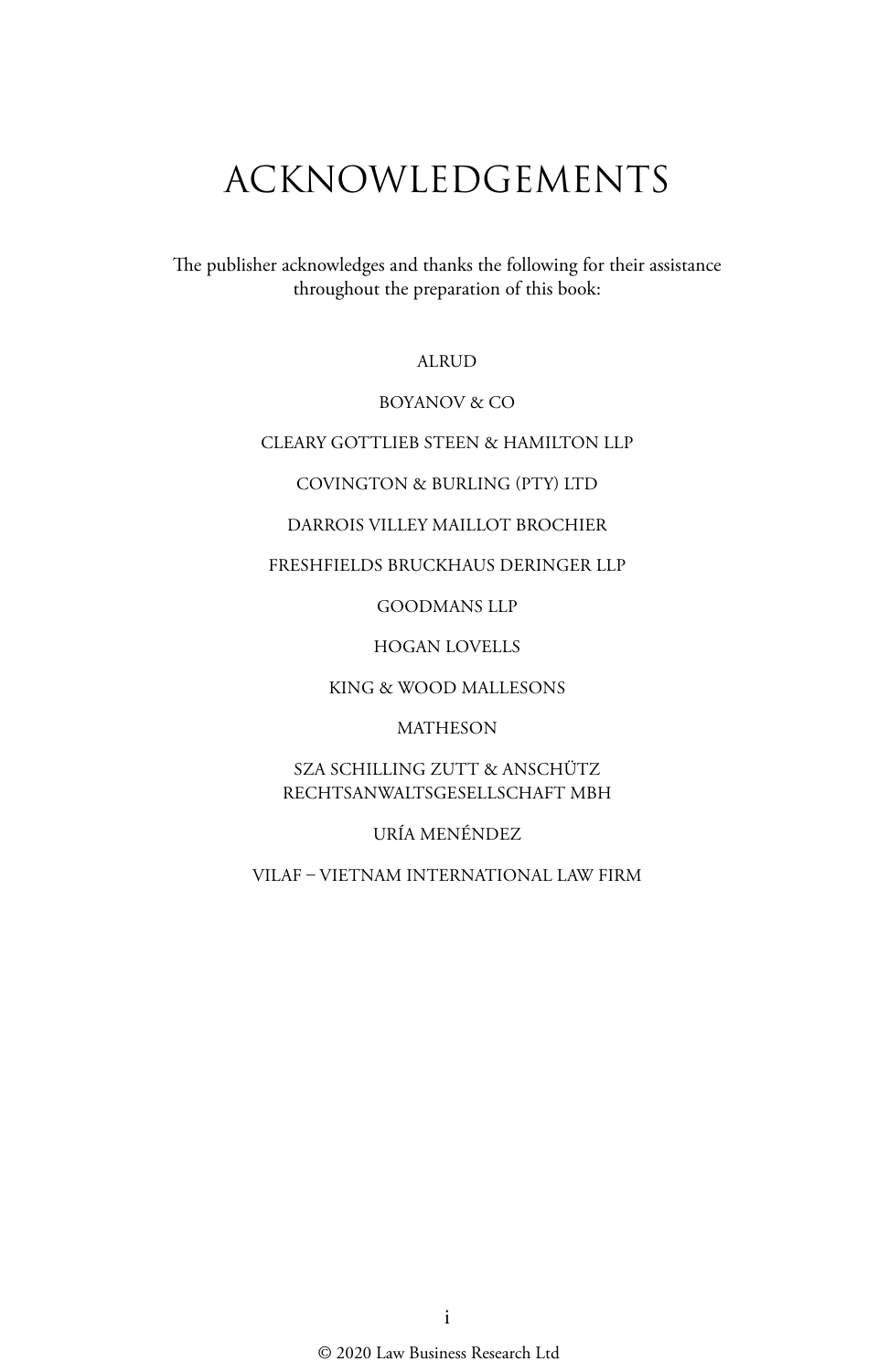# CONTENTS

|            | Calvin S Goldman QC and Michael Koch                                                |  |
|------------|-------------------------------------------------------------------------------------|--|
| Chapter 1  |                                                                                     |  |
| Chapter 2  | Nikolay Kolev and Trayan Targov                                                     |  |
|            | David Rosner and Justine Johnston                                                   |  |
| Chapter 3  |                                                                                     |  |
|            | Jianwen Huang                                                                       |  |
| Chapter 4  |                                                                                     |  |
|            | Lourdes Catrain and Eleni Theodoropoulou                                            |  |
| Chapter 5  |                                                                                     |  |
|            | Didier Théophile, Olivia Chriqui-Guiot and Guillaume Griffart                       |  |
| Chapter 6  |                                                                                     |  |
|            | Oliver Schröder and Stephanie Birmanns                                              |  |
| Chapter 7  |                                                                                     |  |
|            | Pat English and Grace Murray                                                        |  |
| Chapter 8  |                                                                                     |  |
|            | Giuseppe Scassellati-Sforzolini, Francesco Iodice and Simone Marcon                 |  |
| Chapter 9  |                                                                                     |  |
|            | Juan Francisco Torres-Landa Ruffo, Federico De Noriega Olea and Pablo Corcuera Bain |  |
| Chapter 10 |                                                                                     |  |
|            | Tânia Luísa Faria, Miguel Stokes, Margot Lopes Martins and Inês Drago               |  |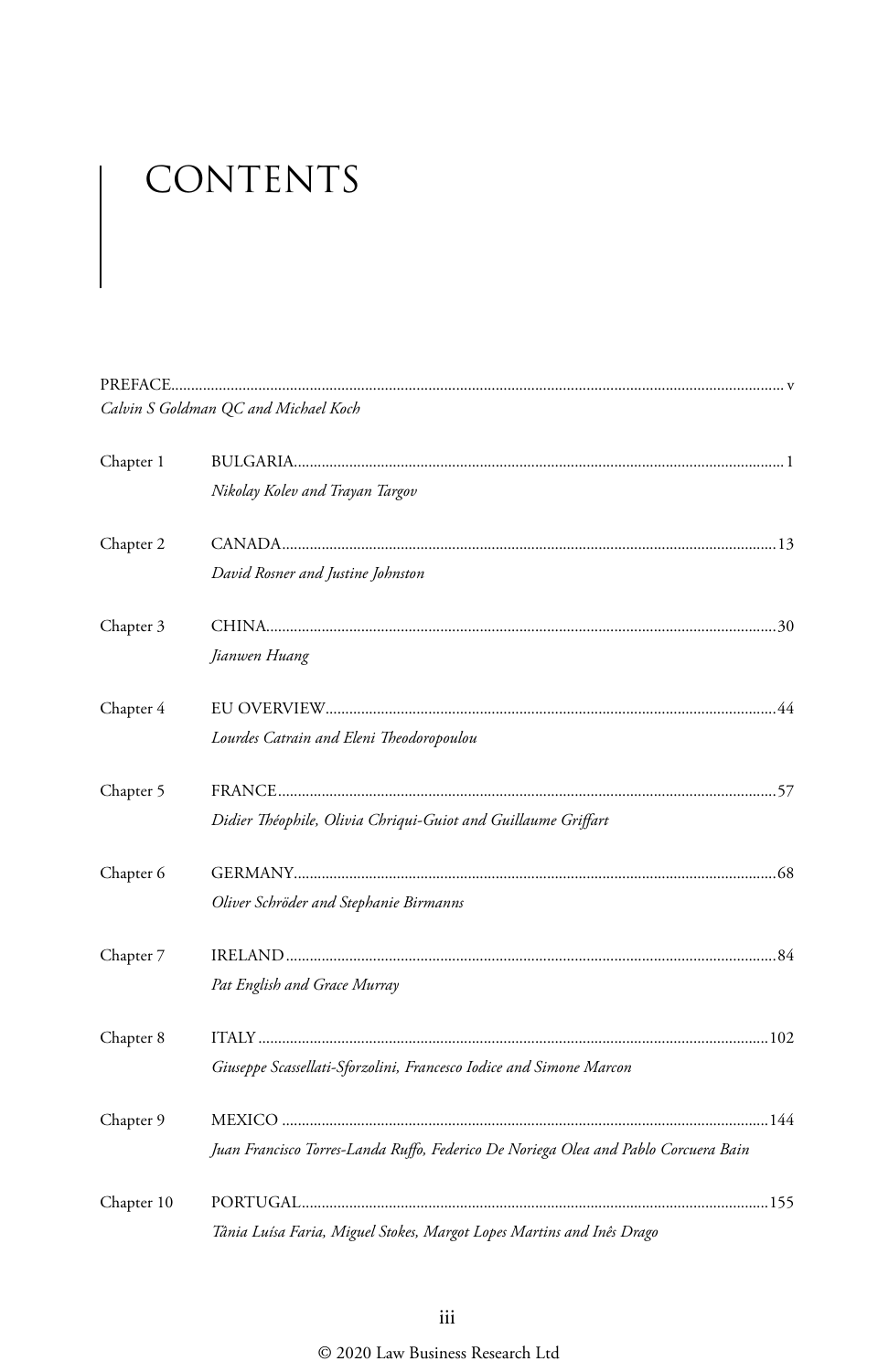| Chapter 11 |                                                                                                 |  |
|------------|-------------------------------------------------------------------------------------------------|--|
|            | Vassily Rudomino, Ksenia Tarkhova, Ruslana Karimova, Roman Vedernikov and<br>Anastasia Kayukova |  |
| Chapter 12 | Deon Govender                                                                                   |  |
| Chapter 13 |                                                                                                 |  |
|            | Edurne Navarro, Alfonso Ventoso and David López Velázquez                                       |  |
| Chapter 14 |                                                                                                 |  |
|            | Alex Potter                                                                                     |  |
| Chapter 15 |                                                                                                 |  |
|            | Aimen Mir, Christine Laciak and Meredith Mommers                                                |  |
| Chapter 16 |                                                                                                 |  |
|            | Nguyen Truc Hien and Nguyen Anh Hao                                                             |  |
| Appendix 1 |                                                                                                 |  |
| Appendix 2 |                                                                                                 |  |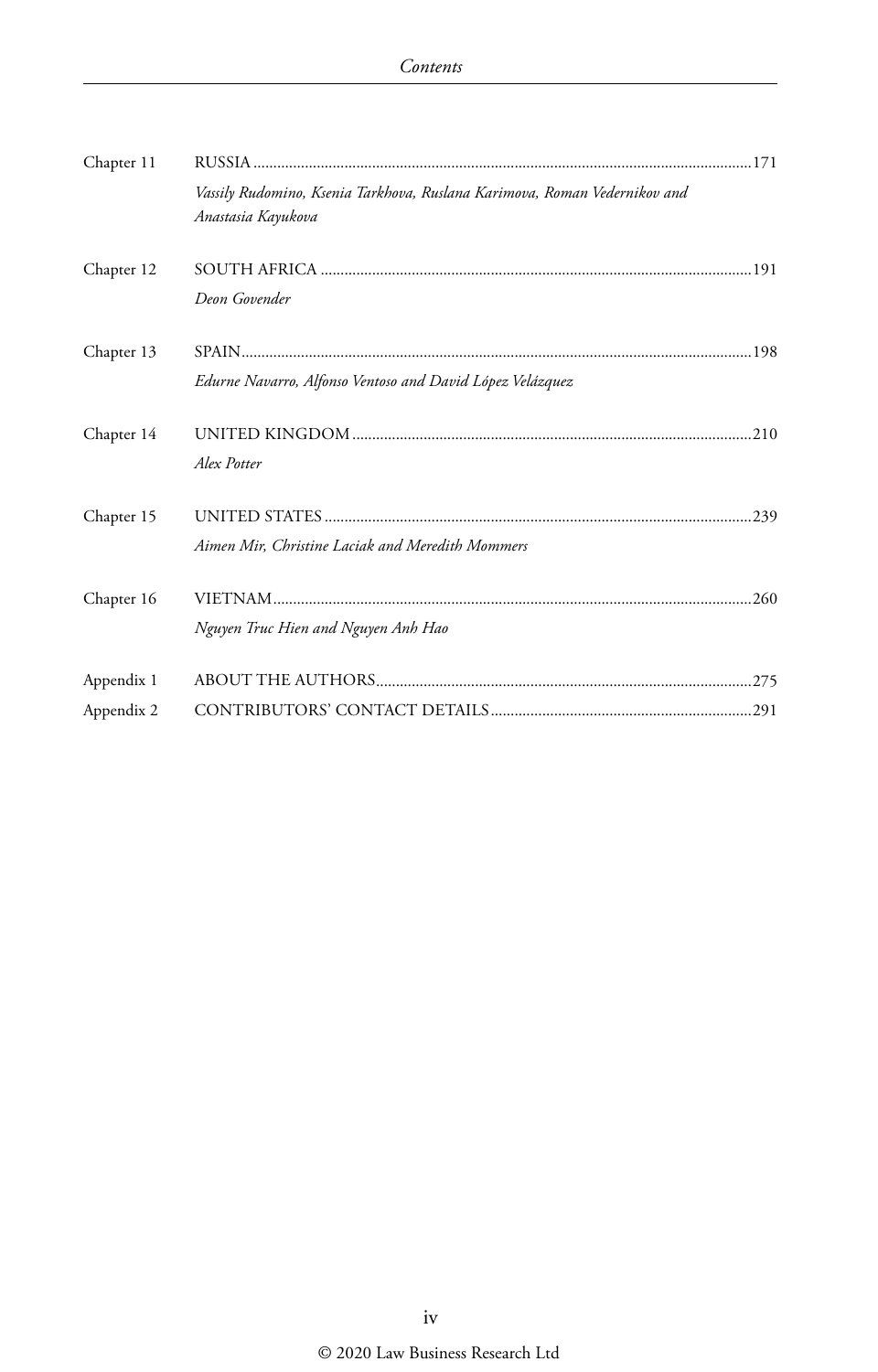## PREFACE

This eighth edition of *The Foreign Investment Regulation Review* provides a comprehensive guide to laws, regulations, policies and practices governing foreign investment in key international jurisdictions. It includes contributions from leading experts around the world from some of the most widely recognised law firms in their respective jurisdictions.

Unprecedented challenges have arisen in 2020 not only to the health and well-being of persons around the globe, but also to globalisation itself and, with it, the flow of capital. Whereas foreign investment has for a number of years been attracting increased attention, in the past year this trend has accelerated. Prior to the covid-19 pandemic, the global economy was continuing on its trend towards further integration, even with indications of emerging protectionism, and the number of cross-border and international transactions were increasing, while national governments continued to intervene in foreign investment based on a broadening set of criteria. Foreign investment reviews of cross-border mergers could not help but be affected by shifts in economic relations between countries, which in turn were driven by evolving geopolitical considerations. These included structural developments such as Brexit, as well as increased tensions over trade and related policies, as we have seen between the United States and China. These increased tensions have heightened concerns over national interest considerations such as the export of jobs and industrial policies, as well as heightened national security concerns over cybersecurity, new technologies, communications and other strategic areas. As previously pointed out, these developments have led, in the case of certain merger reviews, to increased tensions between normative competition and antitrust considerations on the one hand and national and public-interest considerations on the other, the latter sometimes weighing heavily against the former. As a result, more large cross-border mergers have been scrutinised, delayed or thwarted by reviews that are progressively broad in scope.

Since the pandemic has taken hold, the underlying considerations that had been driving trends in the review of foreign investment moved to the front of national agendas, with the result that these trends have been both accelerating and increasing in scope. Concerns about the benefits of globalisation have been on the rise in an environment where nations find themselves competing for supplies of critical medicines, equipment and personal protective equipment necessary to meet the public health emergency. This has led to a broadening of the types of businesses the takeover of which might be viewed as raising strategic, public interest or national security considerations. The increased focus on the stream of capital flowing from state-owned enterprises that had already driven greater scrutiny of proposed investments took on heightened importance, particularly in economic sectors viewed as being critical to the pandemic response, such as public health and supply chains. As the impacts of the worldwide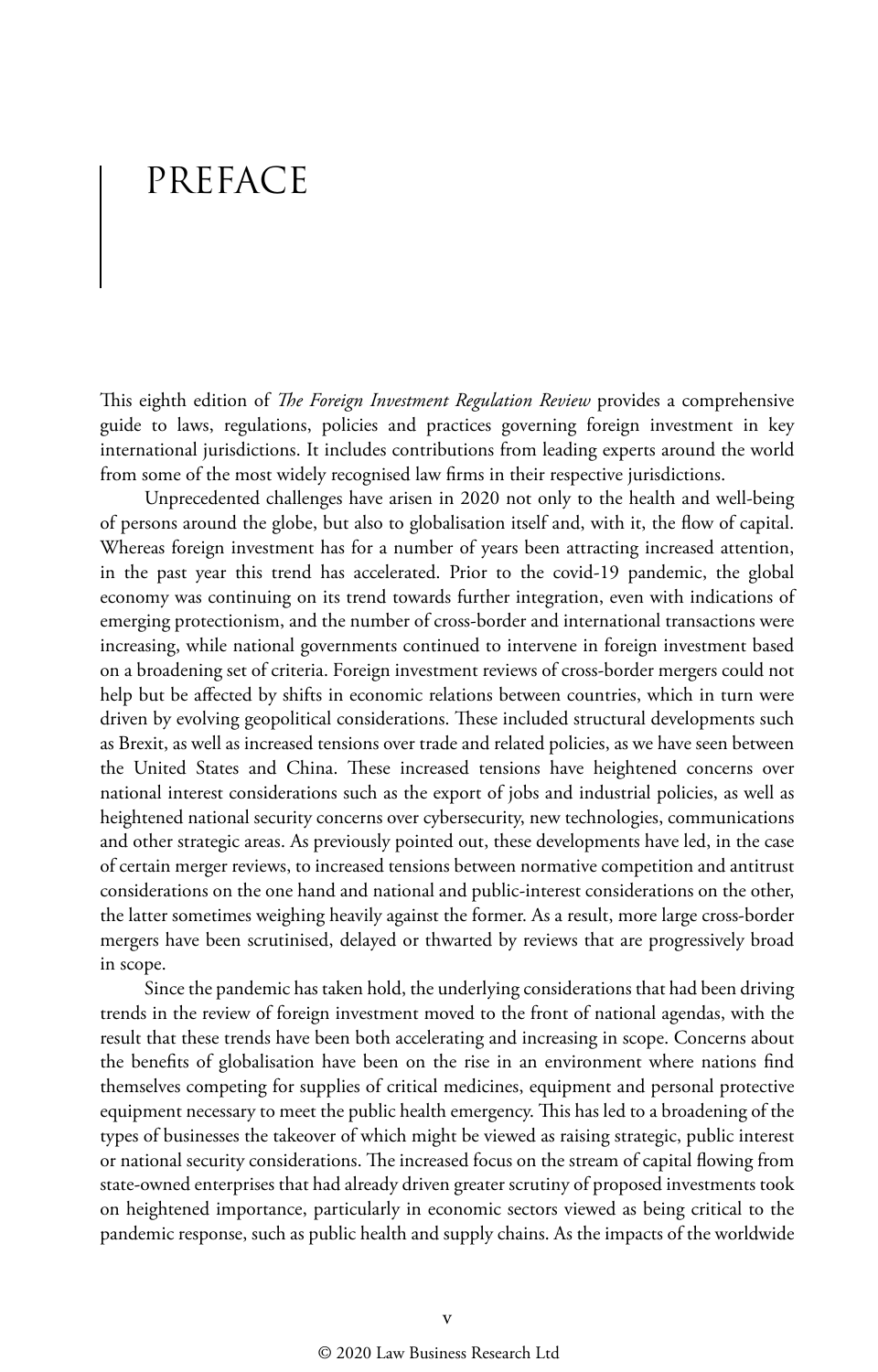economic shutdown on the valuation of domestic businesses began to be felt, concerns around opportunistic hollowing out of domestic sectors rose to the forefront of considerations of such matters as lowering financial thresholds triggering foreign investment reviews.

This has all taken place in the context of efforts to overhaul the regulatory landscape that were already under way in the United States and Europe. In the United States, the foreign investment review process has recently seen a significant expansion of the review authority of the Committee on Foreign Investment in the United States (CFIUS) following the enactment of the Foreign Investment Risk Review Modernization Act (known as FIRRMA) in August 2018. This included a broadening of transactions under CFIUS's scrutiny, most notably in connection with transactions involving critical technology, critical infrastructure and sensitive personal data. The exceptional coverage and commentary recently on the CFIUS review pertaining to TikTok is a reflection of the heightened interest in this area in the United States. In turn, there is greater focus on foreign investment in Europe, where a regulation gives the European Commission a new central advisory role in coordinating increased scrutiny by Member States, which have themselves strengthened their existing foreign investment laws (e.g., Germany). In the EU, there will now be greater focus on proposed acquisitions by foreign state-owned enterprises (SOEs) that may be acquiring European firms whose value has been reduced by the pandemic, in order to prevent the use of unfair subsidies. Recent additional regulatory steps directed towards broadening the scope of foreign investment reviews are being considered in the United Kingdom, as well as in other jurisdictions, and have also been taken in Australia where review thresholds have been dropped and national security reviews will be broadened. In addition, in Canada, timelines for national security reviews have been significantly extended and investments by SOEs, as well as investments in Canadian businesses related to public health or the supply of critical goods and services, will be subject to heightened scrutiny in response to the pandemic.

In addition to these significant developments, differences in foreign investment regimes (including in the timing, procedure and thresholds for and substance of reviews) and the mandates of multiple agencies (often overlapping and sometimes conflicting) continue to contribute to the relatively uncertain and at times unpredictable foreign investment environment. This gives rise to greater risk of inconsistent decisions in multi-jurisdictional cases, with the potential for a significant 'chilling' effect on investment decisions and economic activity. Foreign investment regimes are increasingly challenged by the need to strike the right balance between maintaining the flexibility required to reach an appropriate decision in any given case and creating rules that are sufficiently clear and predictable to ensure that the home jurisdiction offers the benefits of an attractive investment climate notwithstanding extraordinary circumstances.

The recently increasing breadth, scope and timelines for proposed acquisitions by SOEs and other proposed acquisitions giving rise to national security considerations have raised a potentially challenging issue in the context of proposed acquisitions of failing firms. There is a widely held view that, as a result of the disruptive economic effects of the covid-19 pandemic, there will be a sizeable number of distressed industries and failing firms in sectors that have been most significantly impacted by the pandemic. The number of failing firm cases is likely to increase the longer the pandemic continues to substantially affect economies in jurisdictions across the globe. The evolving view in various jurisdictions over the past couple of months or so is that the timeline for economic recovery from the effects of the pandemic is likely to be considerably longer than earlier forecasts suggested, and especially in sectors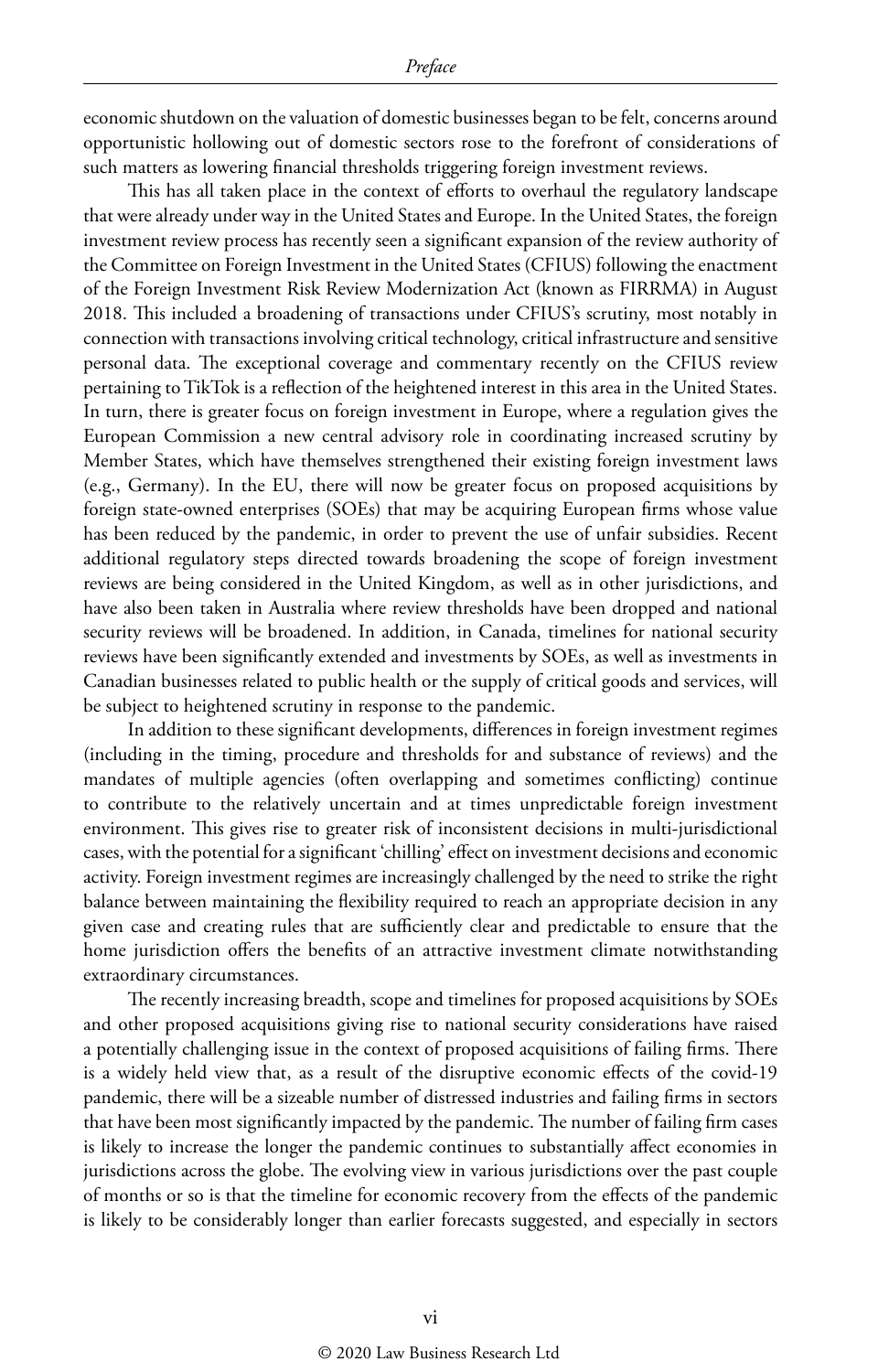impacted the hardest; the *OECD Economic Outlook* issued by the Organisation for Economic Co-operation and Development (OECD) in June 2020 also reflects a longer timeline for economic recovery than the OECD originally estimated in March 2020.

In this exceptional environment there may be failing firm cases where the proposed acquirer is an SOE, which in some foreign direct investment reviews includes a corporation that may be influenced directly or indirectly by a foreign government. There may also be proposed acquisitions of failing entities in the public health or supply chain markets, which may be regarded as more sensitive transactions in the context of the pandemic. If these types of proposed acquisitions are subjected to increased scrutiny and longer timelines in foreign investment reviews where the acquiree is a failing firm, and to the extent that there may be a parallel competition review conducted on a considerably more expeditious basis, the proposed acquisition risks not being completed if the acquiree cannot be sustained during that period. That may lead to a competitively less preferable acquirer with existing operations in the same jurisdiction becoming the only purchaser in a position to complete the proposed acquisition, thereby avoiding liquidation of the assets and loss of jobs. The same result may follow even where the proposed acquirer is not an SOE or the failing firm is not in an apparently sensitive business, because the increasing scope and timelines for foreign investment reviews, coupled with continuing geopolitical tensions, may raise sufficient uncertainty to dissuade a foreign entity from making a proposed acquisition. These developments could have a significant impact on domestic market concentrations going forward.

With respect to the interface of national interest and public interest considerations and the evolving breadth of national security reviews, including, in some cases, as they may relate to or interface with, normative competition reviews, the American Bar Association Antitrust Law Section (ABA ALS) Task Force on National Interest and Competition Law prepared a report that was considered and approved by the Council of the ABA ALS in August 2019. In that report, the Task Force examined a number of cases in selected jurisdictions where these issues have been brought to the forefront.

In the context of these significant developments, we hope this publication will prove to be a valuable guide for parties considering a transaction that may trigger a foreign investment review, which often occurs in parallel with competition reviews. It provides relevant information on, and insights into, the framework of laws and regulations governing foreign investment in each of the 16 featured jurisdictions, including the timing and mechanics of any required foreign investment approvals, and other jurisdiction-specific practices. The focus is on practical and strategic considerations, including the key steps for foreign investors planning a major acquisition, or otherwise seeking to do business in a particular jurisdiction. The recent trends and emerging issues described above and their implications are also examined in this publication. Parties would be well advised to thoroughly understand these issues and to engage with regulatory counsel early in the planning process so that deal risk can be properly assessed and managed. Having regard to the changing regulatory environment pertaining to foreign investment reviews and the evolving protectionism as well as geopolitical considerations across a number of jurisdictions, regulatory counsel may recommend approaching the relevant government authorities at a comparatively early stage in order to engage in constructive discussions and to obtain an initial view from government officials of the proposed transaction.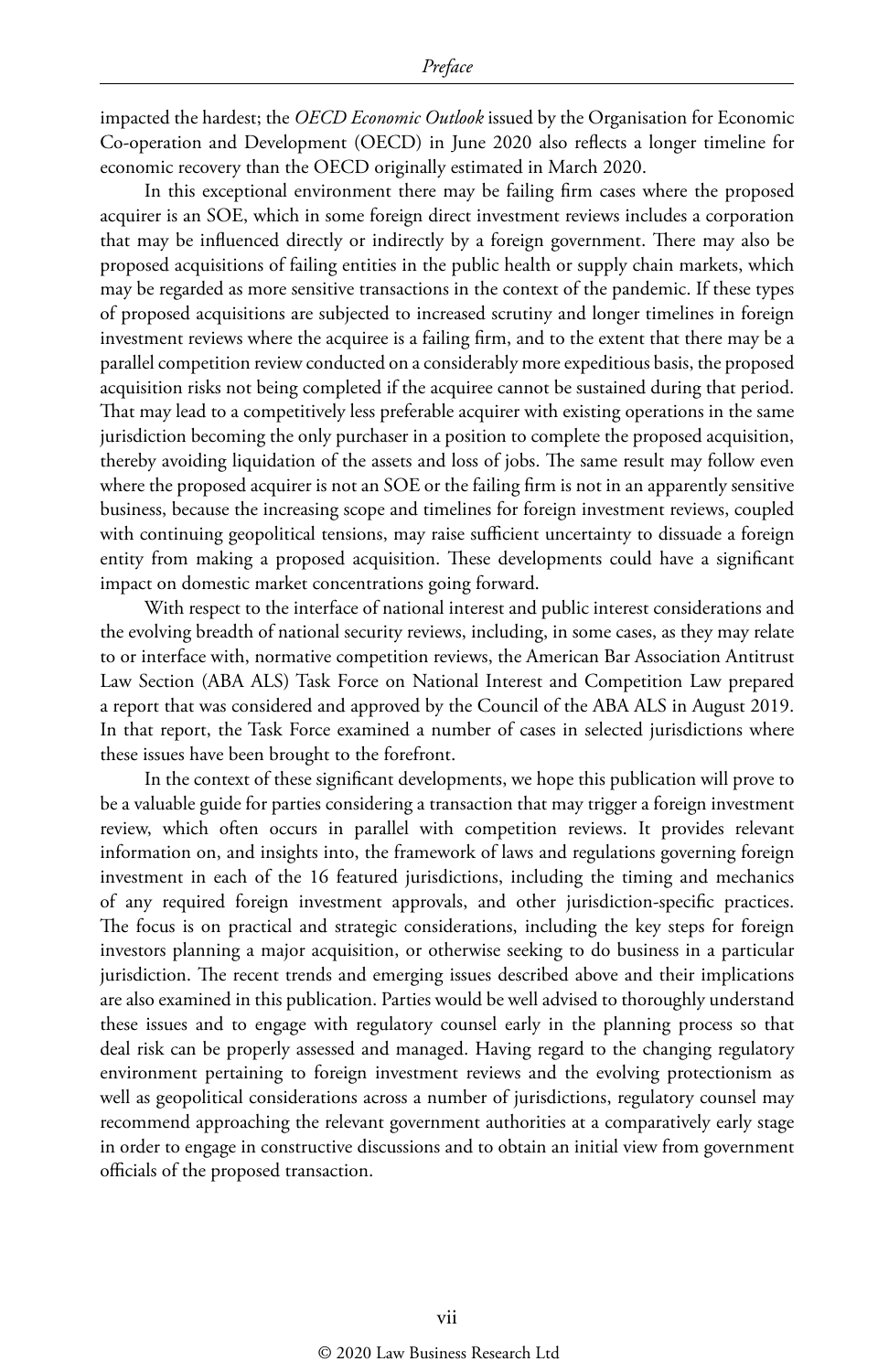We are thankful to each of the chapter authors and their firms for the time and expertise they have contributed to this publication, and also thank Law Business Research for its ongoing support in advancing such an important and relevant initiative.

Please note that the views expressed in this book are those of the authors and not those of their firms, any specific clients or the editors or publisher.

#### **Calvin S Goldman QC and Michael Koch**

Goodmans LLP Toronto August 2020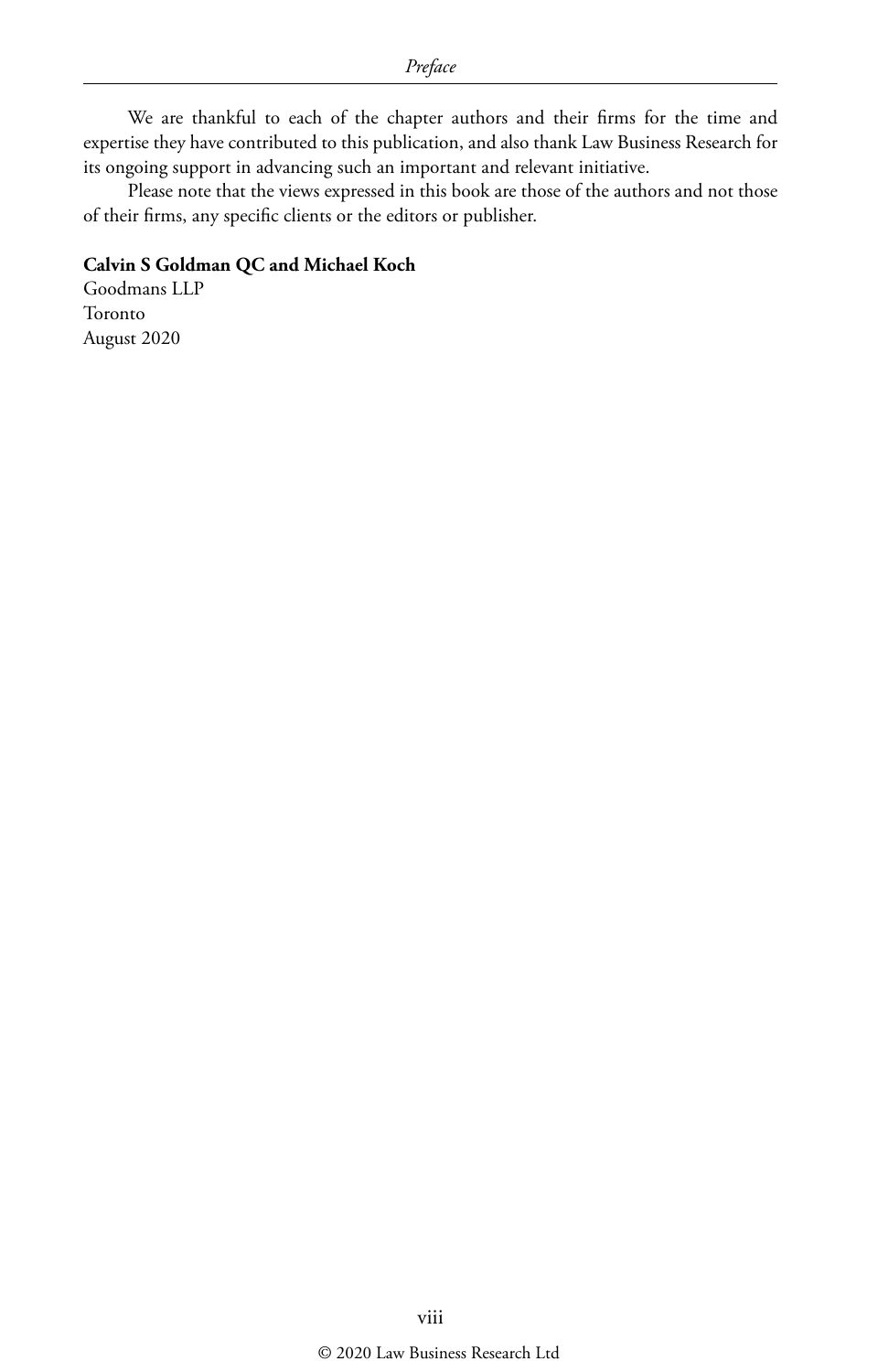**Chapter 6**

## GERMANY

*Oliver Schröder and Stephanie Birmanns*<sup>1</sup>

#### **I INTRODUCTION**

Rules on foreign investment have long been the subject of considerable discussion and public interest in Germany. The *Siemens/Alstom* merger, which was ultimately blocked by the European Commission,<sup>2</sup> and the perceived role of the German government in the aborted *Deutsche Bank/Commerzbank* merger are vivid recent examples of this development. The German Federal Minister for Economic Affairs and Energy has announced a 'National Industrial Strategy 2030'3 to promote the creation of European and German champions and there continues to be active political debate regarding its implementation.

In this context, the traditional market-liberal approach to foreign investment control in Germany has been gradually changing. Following the acquisition of German robotics company Kuka by Chinese Midea in 2016, there was widespread political concern and scepticism about the adequacy of existing rules, which did not allow the German government to block the transaction. This led to a first revision of foreign investment rules in 2017, whereby 'critical infrastructure' businesses were explicitly addressed and made subject to a notification obligation, and timelines for review were significantly expanded.<sup>4</sup> When State Grid Corporation of China in 2018 tried to purchase a minority stake of 20 per cent in 50Hertz, the electricity transmission system operator, co-shareholder Elia, the Belgian utility, exercised a right of first refusal. Subsequently, a second 20 per cent stake came to market. As foreign investment rules at that time only applied at a threshold of 25 per cent of voting rights, the government had no legal tools at hand to block the acquisition, but negotiated with Elia a renewed exercise of the right of first refusal, with a pre-wired sale of the stake to German state-owned bank KfW.5 In August 2018, the German government authorised

<sup>1</sup> Oliver Schröder is a partner and Stephanie Birmanns is a counsel at SZA Schilling Zutt & Anschütz Rechtsanwaltsgesellschaft mbH.

<sup>2</sup> European Commission, decision of 6 February 2019 in case M.8677 – *Siemens/Alstom*, preliminary public version available at https://ec.europa.eu/competition/mergers/cases/decisions/m8677\_9376\_3.pdf.

<sup>3</sup> BMWi, National Industrial Strategy 2030, Strategic guidelines for a German and European industrial policy, available at www.bmwi.de/Redaktion/EN/Publikationen/Industry/national-industry-strategy-2030.html.

<sup>4</sup> BMWi, Ninth Amendment to the Foreign Trade and Payments Ordinance, BAnz AT 17 July 2017 V1; Circular Order 5/2017 of 14 July 2017, BAnz AT 17 July 2017 B1 (an English translation of the Ordinance is available at www.gesetze-im-internet.de/englisch\_awv/); cf. also *Becker/Sachs*, NZG 2017, 1336; *Boewe/Johnen*, NZG 2017, 1095.

<sup>5</sup> Reuters, 'Germany moves to protect key companies from Chinese investors' (27 July 2018), available at www.reuters.com/article/us-50hertz-m-a-kfw/germany-moves-to-protect-key-companies-fromchinese-investors-idUSKBN1KH0RB.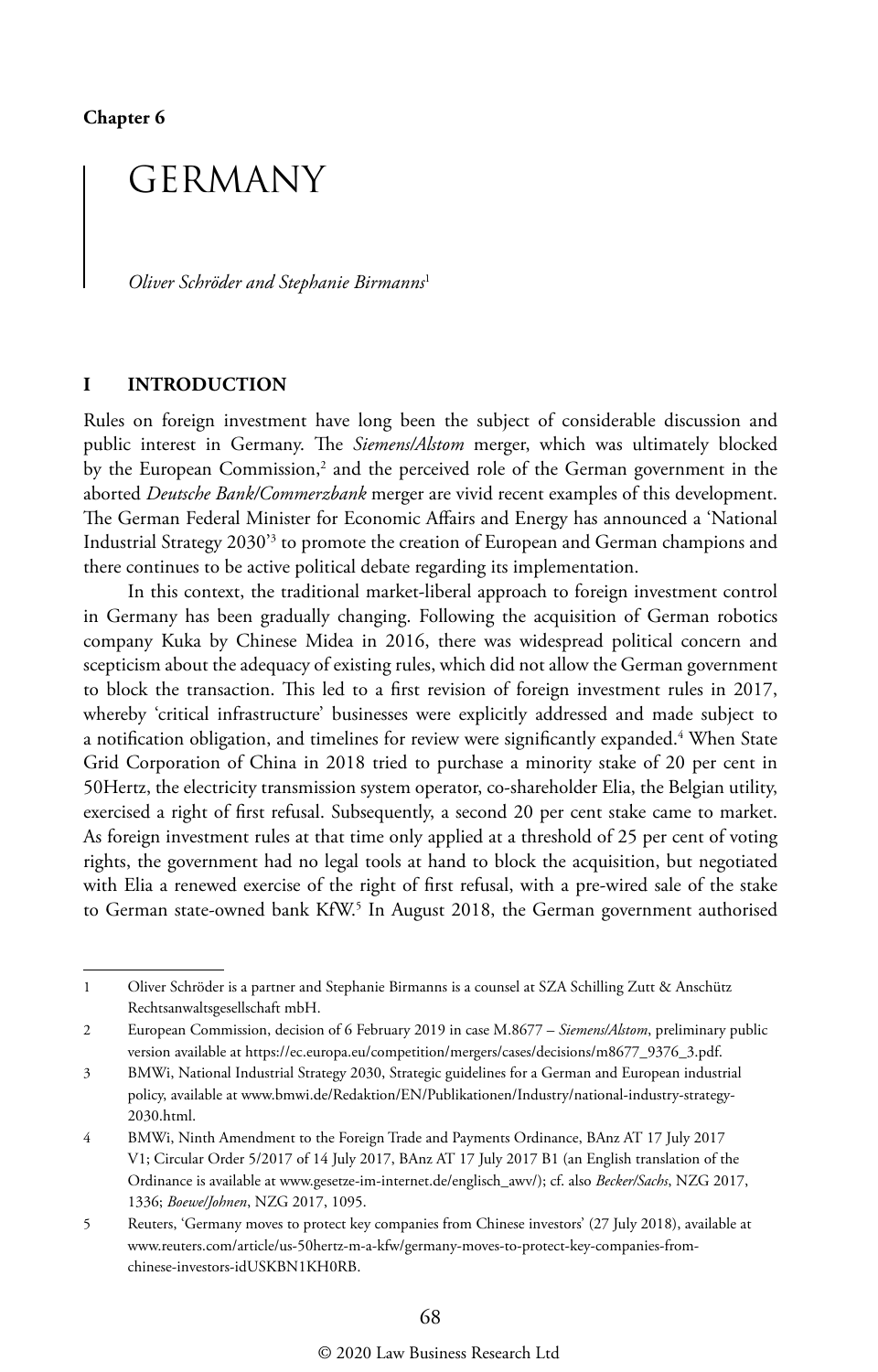the prohibition of a transaction for the first time, when Chinese Yantai Taihai Corporation attempted to acquire Leifeld Metal Spinning, as the target produced high-tech materials relevant for the nuclear sector.<sup>6</sup>

In light of the 50Hertz transaction, German rules on foreign investment were tightened a second time in late 2018<sup>7</sup> and since then the rules have applied when 10 per cent of voting rights in enterprises active in critical infrastructures are acquired directly or indirectly. In addition, certain media companies were added to the critical infrastructure list. Apart from critical infrastructures, the applicable general threshold for foreign investment review remains at 25 per cent of voting rights.

Following these earlier changes in 2017 and 2018 and with the adoption of a legislative bill amending the German Foreign Trade Act (AWG) shortly before the parliamentary summer break in 2020, $^{\rm 8}$  the level of scrutiny has been increased yet again. Formally on the basis of the EU Screening Regulation,<sup>9</sup> but clearly also influenced by the current covid-19 crisis, the new rules (the 2020 Revisions) have substantially tightened several core provisions of German foreign investment control, introducing, inter alia, a suspensory effect and a much relaxed substantive review standard; health-related industries have also been included in the definition of critical infrastructures.<sup>10</sup>

It is to be expected that, on top of these revisions to the AWG, the planned adoption of a 16th amendment to the Foreign Trade and Payments Ordinance (AWV), containing several key implementation rules, will further expand the scope of government review as the list of critical infrastructure businesses (and corresponding review and prohibition rights) will be greatly expanded to include, in particular, critical technologies, such as cybersecurity, nanotechnology and artificial intelligence.

In practice, the approach taken by the authorities also seems to have become more cautious, and the exercise of prolonged review periods is a realistic risk where investments in certain sensitive areas are concerned, with a resulting impact on overall transaction timelines and transaction certainty.

#### **II FOREIGN INVESTMENT REGIME**

The foreign investment regime in Germany is bifurcated into a 'sector-specific' and a 'cross-sectoral' control regime.

<sup>6</sup> BBC, 'Chinese takeover of German firm Leifeld collapses' (1 August 2018) available at www.bbc.com/ news/world-europe-45030537.

<sup>7</sup> BMWi, Twelfth Amendment to the Foreign Trade and Payments Ordinance, BAnz AT 28 December 2018 V1; Circular Order 3/2018 of 19 December 2018, BAnz AT 28 December 2018 B1; cf. *Annweiler*, NZG 2019, 528; *Slobodenjuk*, BB 2019, 202; *Dammann de Chapto/Brüggemann*, NZKart 2019, 93.

<sup>8</sup> First Amendment to the Foreign Trade Act and other Acts of 10 July 2020, BGBl. Part I 16 July 2020, p. 1637 et seq.

<sup>9</sup> Regulation (EU) 2019/452 of the European Parliament and of the Council of 19 March 2019 establishing a framework for the screening of foreign direct investments into the Union.

<sup>10</sup> BMWi, Fifteenth Amendment to the Foreign Trade and Payments Ordinance, BAnz AT 2 July 2020 V1.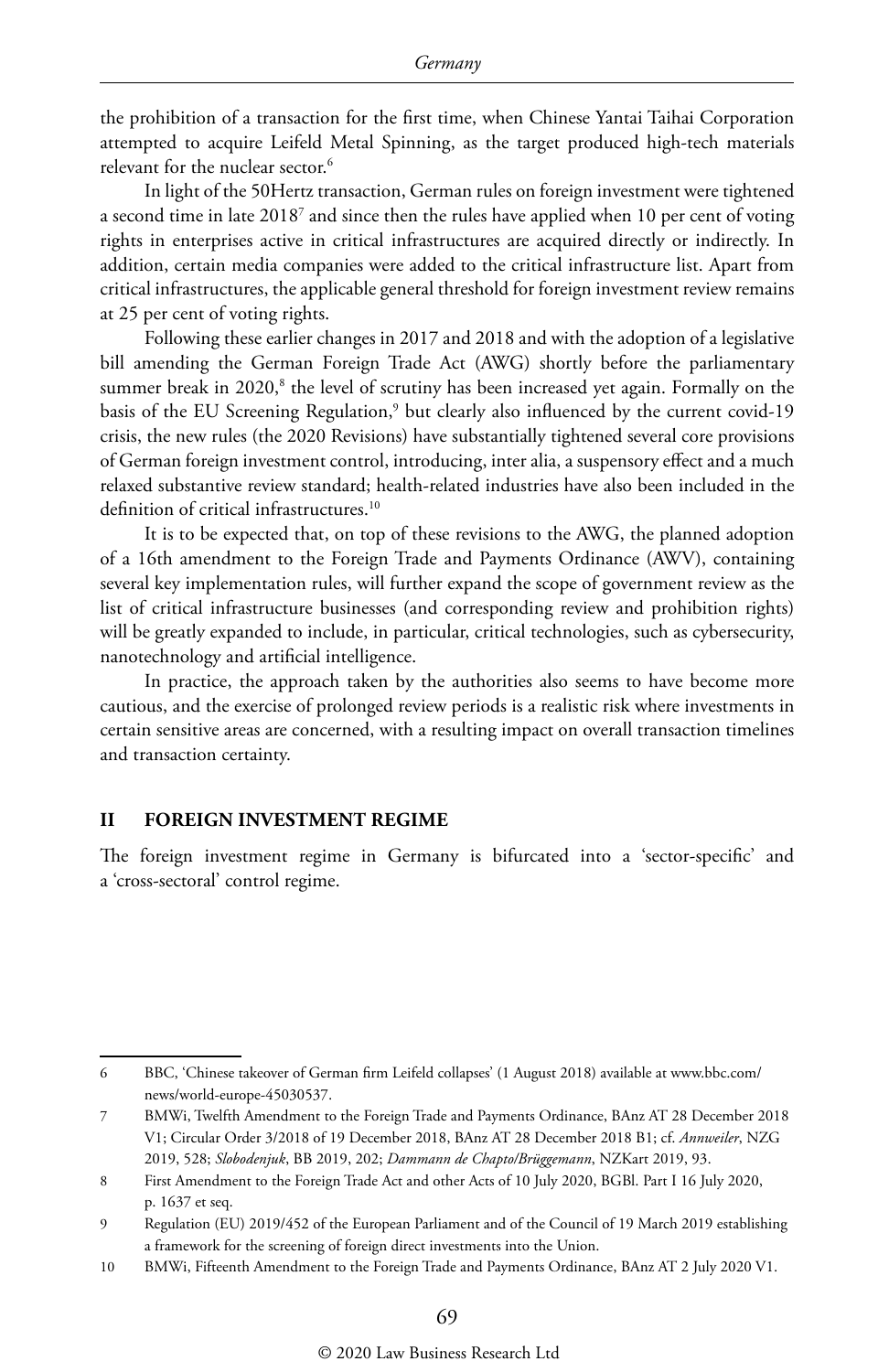#### **i Sector-specific regime**

There are specific rules that apply to the acquisition of businesses operating in areas relevant to national defence or other similarly sensitive security areas (the sector-specific control regime). In particular, if a company is to be acquired that produces certain goods listed in the war weapons control list, specially constructed engines or gears for tanks or military tracked armoured vehicles, products with IT security features used to process classified government information or certain goods with a specific military use listed in the export list, a notification of the investment must be submitted by any non-German investor pursuant to Section 60, Paragraph 2 of the AWV. The relevant threshold of ownership that triggers this notification obligation is 10 per cent of the voting rights of the company (or the acquisition of a business through an asset deal by a company in which an investor holds at least 10 per cent of the voting rights). Prior to clearance by the Federal Ministry for Economic Affairs and Energy (BMWi), the underlying contracts are invalid and the transaction is therefore provisionally suspended. In its review, the BMWi considers whether the acquisition poses a threat to essential security interest of the Federal Republic of Germany. Similar rules also apply to the acquisition of a company operating certain high-grade earth-remote sensing systems (Section 10 of the Act of Satellite Data Security). The sector-specific investment review is not covered in this chapter in further detail, as it is rare in practice because of the narrow focus on military-use technology.

#### **ii Cross-sectoral regime**

Outside the sector-specific review, a cross-sectoral review system applies pursuant to Section 55 et seq. of the AWV. This cross-sectoral review applies to businesses of all sectors regardless of the size of the company involved in the acquisition. However, within the cross-sectoral review scheme, a distinction is made between the acquisition of entities or businesses active in critical infrastructures and other companies.

#### **iii Type of investors concerned**

Under the cross-sectoral investment regime, acquisitions by any investor outside the EU or the European Free Trade Association (EFTA) are covered. It is irrelevant in principle whether the investor is a private investor or state owned, and whether the investor is actually already operating within the EU or EFTA (e.g., through a branch). For the determination of whether an investor qualifies as a foreign investor, its place of incorporation or factual place of management outside the EU or EFTA is decisive.<sup>11</sup>

As will be discussed below, the cross-sectoral investment review also covers indirect acquisitions of voting rights and businesses. As a consequence, it is sufficient in principle if one entity within a corporate chain is incorporated in or managed from outside the EU or EFTA to trigger a foreign investment review. In particular, under the provisions of the AWV, it will generally not be relevant whether the direct acquisition occurs through a German or EU entity, if and as long as the entity is controlled (for purposes of the foreign investment regime) by non-EU or non-EFTA entities.

The AWV contains a further rule, pursuant to which even acquisitions by EU or EFTA-incorporated investors may be subject to review by the BMWi if there are reasons to

<sup>11</sup> See the definition 'EU Resident' and 'Non-EU Resident' in Section 2(18) and (19) of the AWG; cf. also *Böhm*, ZBB/JBB 2019, 115, 118.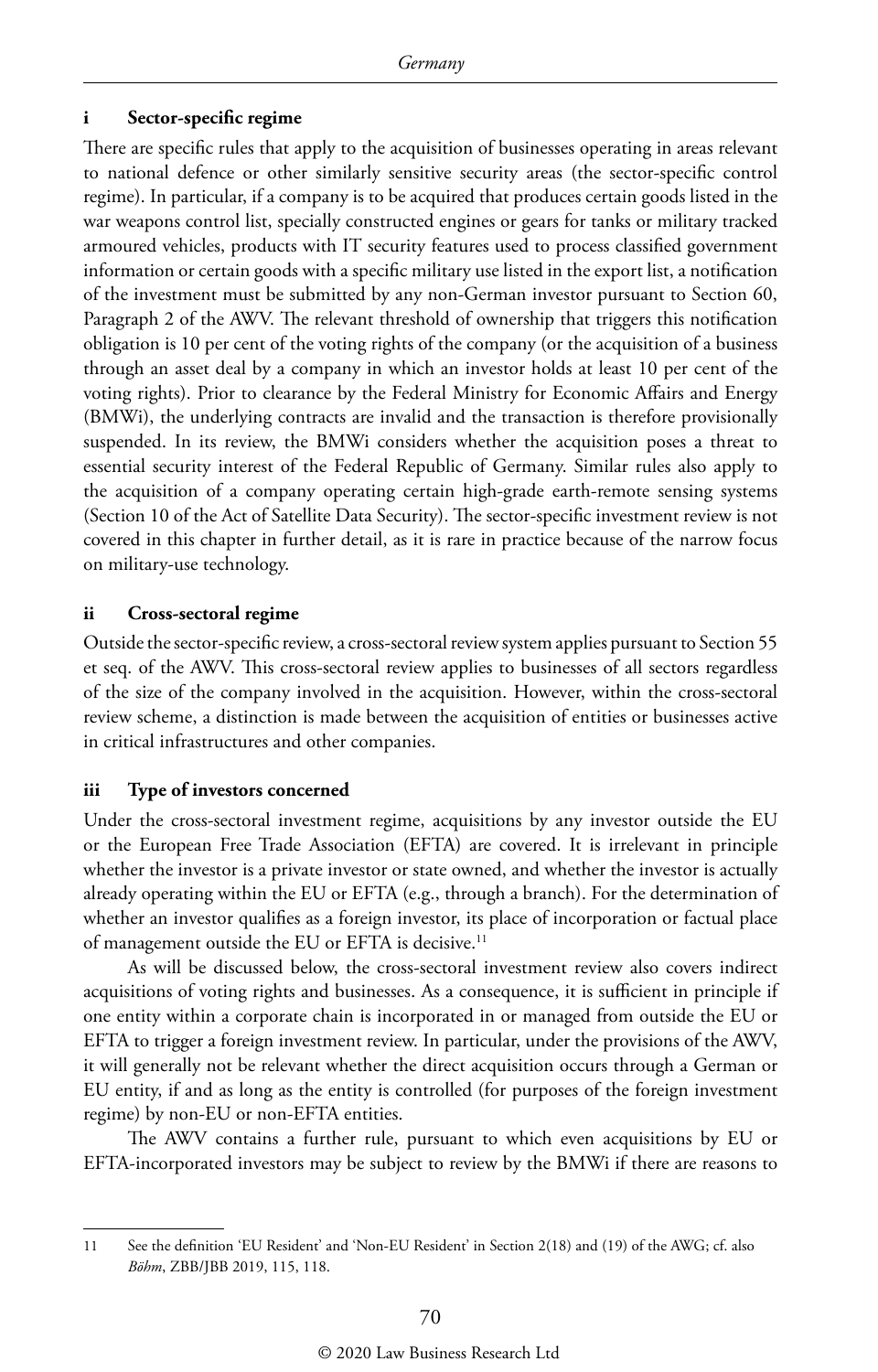believe that the use of the local entity is (at least in part) based on a scheme to circumvent the application of foreign investment rules, particularly because of the acquiring vehicle not having operative business or a local presence in the form of offices, personnel or production assets.12 Because of the broad definition of 'indirect acquisitions', discussed further below, it is unclear in which context these anti-circumvention rules may still be relevant outside a scenario where an acquisition vehicle is held in trust.<sup>13</sup>

#### **iv Type of investment**

The AWV covers acquisitions of an existing 'domestic enterprise' or of a 'direct or indirect participation' in an existing domestic enterprise. Consequently, any acquisition of shares in a German company above the applicable threshold is subject to review, regardless of whether the shares are acquired through a share deal, through a capital increase, through a merger or through a swap transaction. However, as the law requires the acquirer to reach a certain voting rights threshold (see Section II.v), the mere acquisition of non-voting shares or option or preemptive rights to acquire shares in future is not subject to foreign investment review prior to the exercise of those rights.

In addition to the acquisition of voting shares through a share deal or similar transaction, the law also covers the acquisition of an enterprise through an asset deal. As long as the acquisition relates to an enterprise (i.e., a group of assets comprising a business undertaking that are used for a commercial purpose, rather than individual assets that do not form an enterprise), $14$  any acquisition of such an enterprise by an entity in which an investor holds voting rights above the applicable threshold will trigger the foreign investment review.15

Contrary to the acquisition of existing enterprises, establishing a new company (greenfield investments) or the creation of commercial joint ventures (i.e., where there is no corporate participation in an existing German entity) will not be subject to restrictions under the foreign investment control regime.<sup>16</sup>

#### **v Applicable voting rights thresholds**

Acquisitions of voting shares or of a business through an asset deal are only subject to review if certain thresholds of voting rights are reached or surpassed. By contrast, the value of shares or assets acquired is irrelevant for the purposes of foreign investment review.<sup>17</sup>

16 ibid.

17 id., Question 3.

<sup>12</sup> Section 55(2) AWV.

<sup>13</sup> According to some commentators, the circumvention rule should also apply if a domestic entity is the direct acquirer and the entity is held by a non-EU or non-EFTA investor; this would have the consequence that indirect acquisitions of non-EU or non-EFTA acquirers with a direct domestic acquirer would only be subject to scrutiny in a circumvention case. Particularly in view of the recent revisions to the AWV, this position seems inconsistent with the wording of the law and in our experience is also not in line with the interpretation applied by the BMWi.

<sup>14</sup> BMWi, FAQ re investment control under foreign trade laws of May 2019, p. 1, Section I Question 2.

<sup>15</sup> See Section 55(1a) AWV.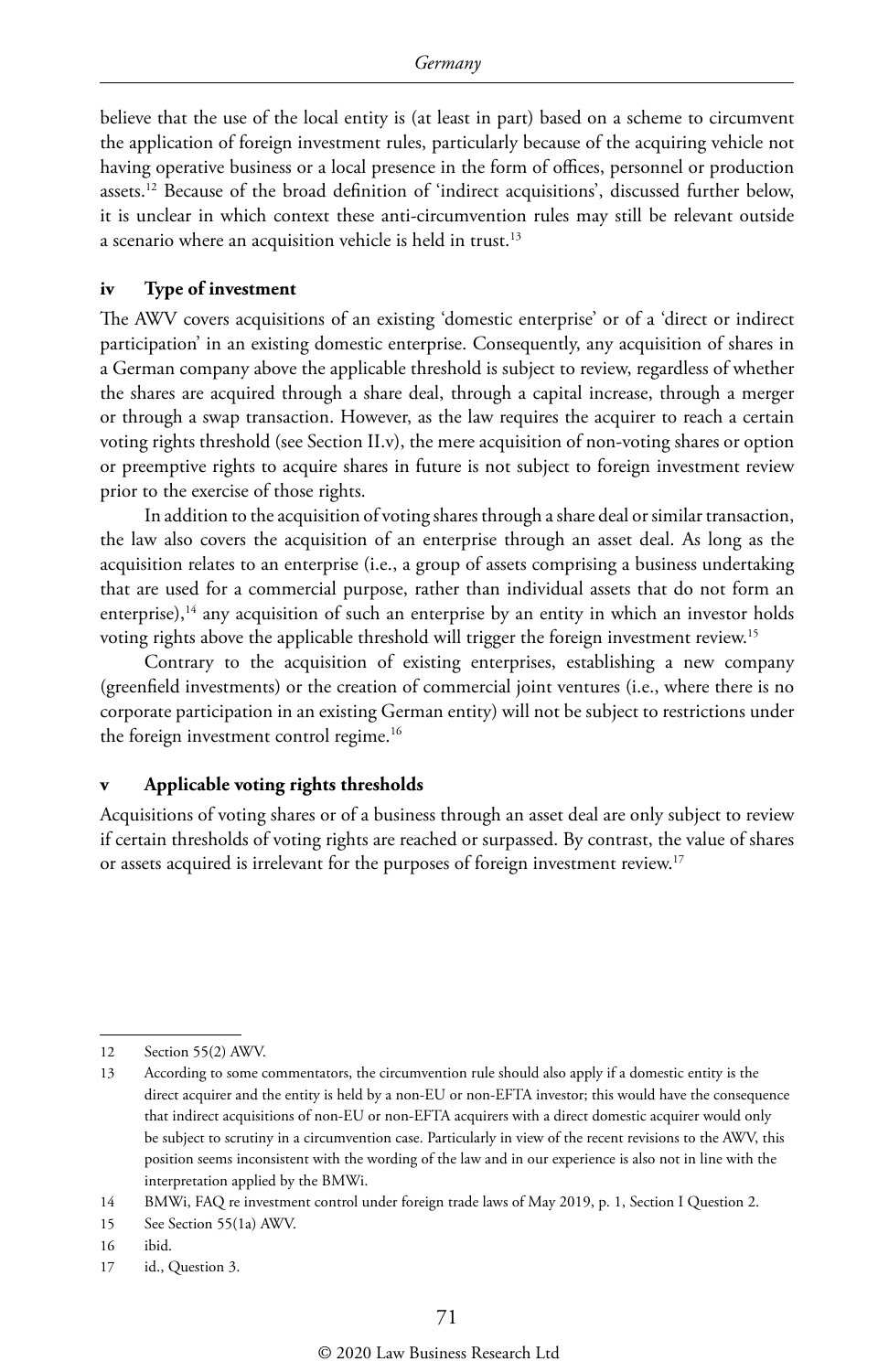#### *General rule*

First, there is a general threshold of 25 per cent of voting rights covering acquisitions of any domestic enterprise irrespective of the business segment it operates in. The review will be triggered at the time the investor 'reaches or surpasses' this threshold of 25 per cent of voting rights.<sup>18</sup>

#### *Critical infrastructures*

In contrast, the relevant control threshold is significantly lower (and the review standard significantly stricter) if the enterprise in question operates in certain specific business sectors of particular relevance to public order or security. These sectors, listed in Section 55(1), Sentence 2, Nos. 1–11 of the AWV, were recently broadened through the 2020 Revisions and against the background of the covid-19 crisis to include health-specific industries. Where businesses active in these sectors are concerned, an acquisition of 10 per cent of voting rights already suffices to trigger the foreign investment review process. In cases of above-threshold acquisitions of companies active in these business sectors, a mandatory notification obligation applies and the closing of any transaction is mandatorily suspended until clearance is granted. Further, the law stipulates that in the case of acquisitions in the sectors subject to review, a threat to public order or security may be considered to be particularly likely.19

The critical infrastructures subject to the lower 10 per cent control threshold are comprised of the following business areas.

German companies that:

*a* operate critical infrastructures within the meaning of the Act on the Federal Office for Information Security<sup>20</sup> (e.g., facilities that  $(1)$  belong to the energy, information technology and telecommunications, transport, healthcare, water, food, finance or insurance sector, and (2) are vital to the functioning of the community);

<sup>18</sup> It is debatable whether the review will be triggered again once an investor acquires additional voting rights above the applicable threshold. The wording of the relevant provisions in Section 56(1) AWV does not suggest this conclusion. For this view, see *Becker/Sachs*, NZG 2017, 1336, 1338; Pottmeyer, in: *Wolffgang/ Simonsen/Rogmann*, AWR-Kommentar, Sections 55 to 59 of the AWV, Paragraph 22; *Hasselbrink*, GmbHR 2010, 512, 515; *Krause*, BB 2009, 1082, 1083; *Traugott/Strümpell*, AG 2009, 186, 191; cf. also for the legislator's intention reflected in BT-Drs. 16/10730, p. 13. However, certain authors hold that the acquisition of higher or majority rights will justify a renewed review, in particular if the shareholder acquires a relative or absolute voting majority: *Hensel/Pohl*, AG 2013, 849, 854; *Besen/Slobodenjuk*, BB 2012, 2390; *Söhner*, RIW 2011, 454, 459; *Stork*, EWS 2009, 454, 457.

<sup>19</sup> It is unclear whether the wording of the law constitutes a presumption, or just mandates a particularly thorough screening of acquisitions in these sectors; in our view the latter interpretation is warranted, as the burden of proof lies with the public authorities pursuant to applicable general administrative law (Section 24 of the German Federal Administrative Procedure Act) and this principle would otherwise be jeopardised. In any event, the list of critical infrastructures provided by the law is conclusive only for the purposes of the notification obligation, but merely illustrative for the purposes of determining a threat of public order or security, so that prohibitions may also be issued based on public order or security outside these sectors (and with a relevant threshold of 25 per cent applying), cf. BMWi, FAQ re investment control under foreign trade laws of May 2019, p. 3, Section II, Question 2.

<sup>20</sup> See also the pertinent Ordinance regarding the Determination of Critical Infrastructures (BSI-KritisV) issued by the Federal Office for Information Security.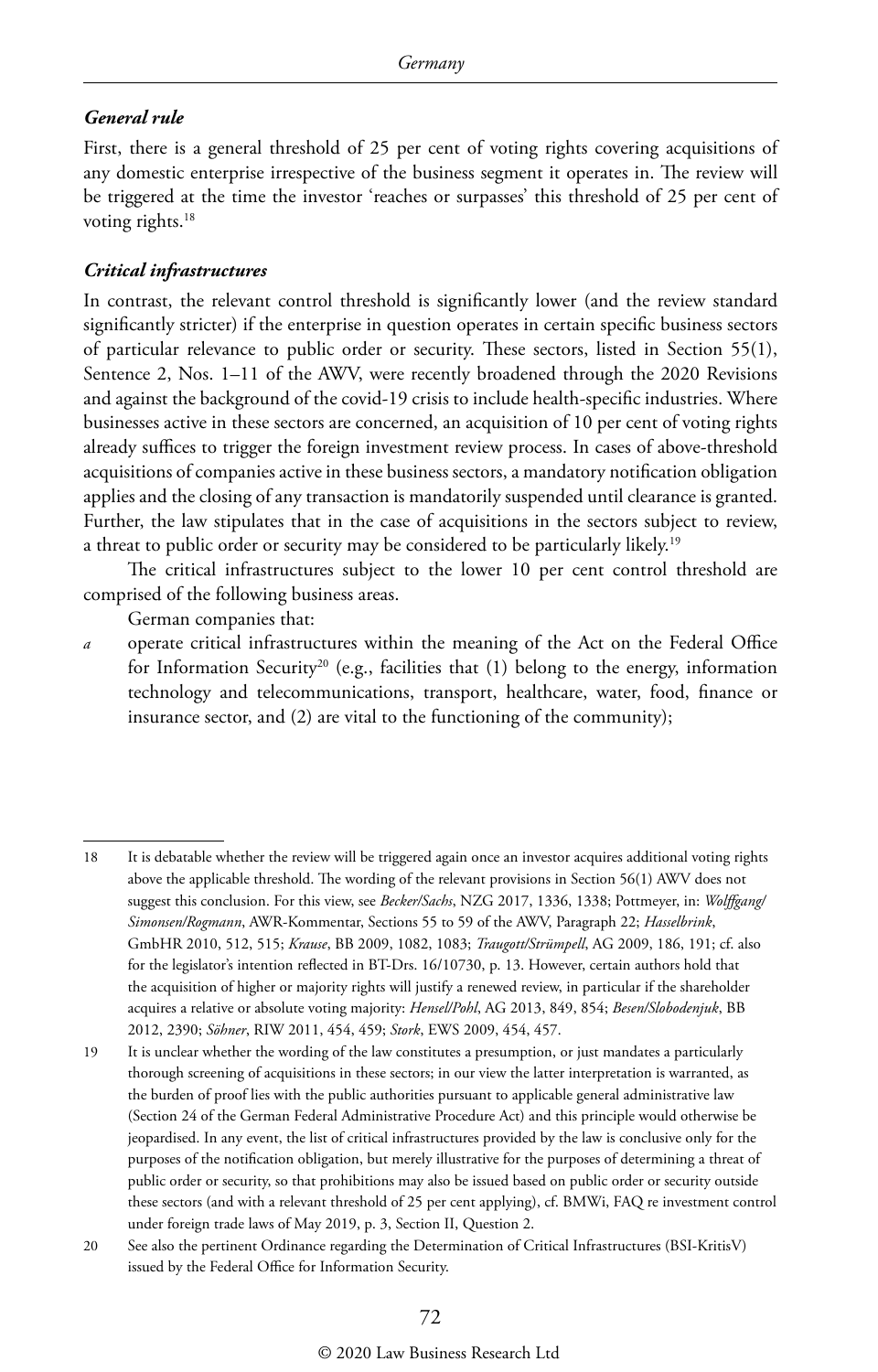- $b$  develop or modify certain sector-specific software<sup>21</sup> for the operation of critical infrastructures within the meaning of the Act on the Federal Office for Information Security (e.g., software for (1) power plant or network control technology in the energy sector, (2) control and automation technology in the water sector, (3) cash supply, card-based payments or security transactions, (4) hospital information systems or the marketing of prescription drugs, (5) air, rail or road transport of passengers and goods, and (6) food supply);
- *c* are entrusted with the operation of telecommunications surveillance measures according to the Telecommunications Act or manufacture technical equipment for such measures;
- *d* provide certain cloud computing services;
- *e* have an authorisation for components or services related to the telematics infrastructure according to Volume V of the Social Insurance Code;
- are active in the media sector and, with particular topicality and broad impact, contribute to forming public opinion via broadcasting, 'telemedia' or print media;
- *g* provide services needed to ensure the trouble-free operation and functioning of state communication infrastructures within the meaning of Section 2 Subsection 1 Sentences 1 and 2 of the Act establishing the Federal Institute for Digital Radio of Authorities and Organisations with Security Responsibilities;
- *h* develop or manufacture personal protective equipment within the meaning of Article 3(1) of Regulation (EU) 2016/425 of the European Parliament and of the Council of 9 March 2016 on personal protective equipment;
- *i* develop, manufacture or market essential medicines, including their precursors and active ingredients, within the meaning of Section 2 Subsection 1 of the Medicinal Products Act to ensure the provision of healthcare to the population, or possess a corresponding licence under pharmaceuticals law;
- *j* develop or manufacture medicinal products within the meaning of medicinal product law intended for diagnosis, prevention, monitoring, predicting, forecasting, treating or alleviating life-threatening and highly infectious diseases; or
- *k* develop or manufacture in vitro diagnostics within the meaning of medicinal product law that serve to supply information about physiological or pathological processes or conditions or to stipulate or monitor therapeutic measures relating to life-threatening and highly infectious diseases.

#### **vi Attribution of voting rights**

The AWV contains far-reaching rules on the attribution of voting rights to an investor.

Pursuant to Section 56(2), No. 1 AWV, voting rights held by third parties in which the acquirer holds a participation corresponding to the relevant threshold applying to a direct acquisition are fully attributed to the investor. Therefore, if, for example, a non-EU entity holds 10 per cent of an intermediary entity holding 6 per cent of the shares of a domestic German company operating a critical infrastructure business and the non-EU or non-EFTA entity acquires 4 per cent of the shares of the German company, this transaction triggers

#### © 2020 Law Business Research Ltd

<sup>21</sup> Section 55(1), Sentence 3 AWV sets out certain further details on the definition of sector-specific software; according to guidance given by the BMWi, such software must have been developed or modified with the specific purpose of use for critical infrastructures; a software that is not primarily aimed at such a purpose (but may be used within critical infrastructures), is not covered; in contrast, cf. BMWi, FAQ re investment control under foreign trade laws of May 2019, p. 2, Section I, Question 7.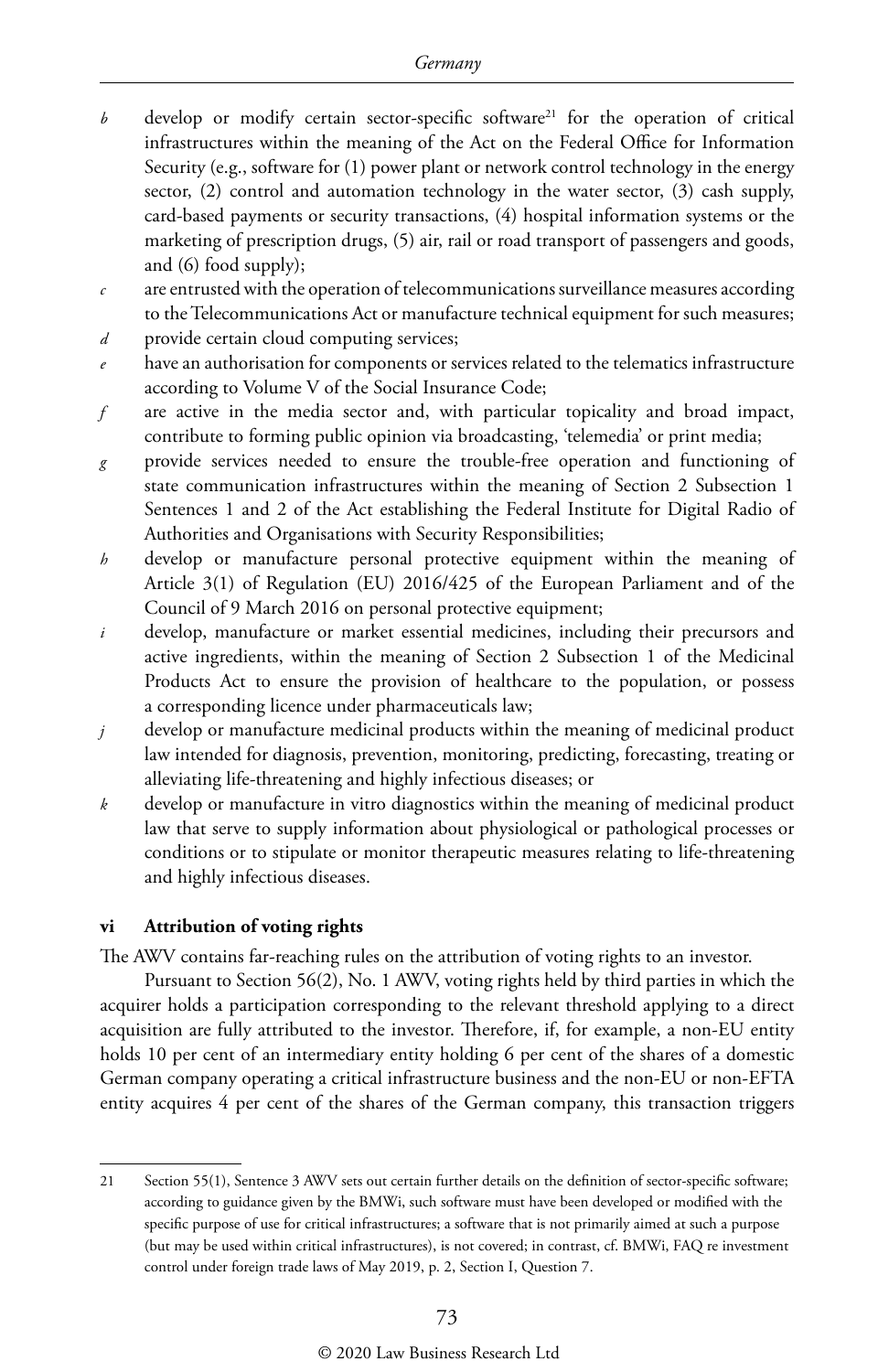a potential review by the BMWi. Pursuant to Section 56(2), No. 2 AWV, shareholdings of a third party are also attributed if the acquirer and the third party have concluded an agreement on the joint exercise of voting rights (acting in concert).

Moreover, these attribution rules apply throughout the chain in the case of indirect acquisition.22 If, for example, a German company acquires a 10 per cent shareholding in a critical infrastructure business, the German company is majority held (or least 10 per cent thereof is held) by an EU holding company (or HoldCo) and the EU HoldCo is in turn held with a shareholding quota of at least 10 per cent by a non-EU or non-EFTA investor, the investment will be subject to review.

As a consequence of these far-reaching attribution rules, which are not linked, in particular, to corporate control thresholds or the relevant control definitions under antitrust law, transaction structures will have to be closely scrutinised. As it may be sufficient for one entity within the chain that is not located in the EU or EFTA to acquire, in the context of the transaction, a shareholding of at least 10 per cent (or 25 per cent, as the case may be) (indirectly) in a German entity, the full transaction structure must be assessed on a case-bycase basis to determine whether notification obligations (in the case of critical infrastructures) or review rights (in the case of acquisitions not concerning critical infrastructures) apply.

#### **vii Intra-group restructurings**

It is debatable whether the attribution of voting rights (and the resulting need to subject an acquisition to foreign investment review) is warranted in the case of merely restructuring an existing investment within a corporate group. For example, if a German entity that was indirectly held by a US HoldCo is moved within the corporate structure and thereby becomes the subsidiary of a Chinese interim HoldCo that itself is held by the pre-existing ultimate parent US HoldCo, the transaction will, applying the wording of the AWV, be subject to review, although there is no change of control on the level of the ultimate parent. As the competent authority in our experience is not taking a clear position in these cases, the parties should consider an application for a certificate of non-objection at least in cases where it is questionable whether the subsidiary concerned may operate in a critical infrastructure or public order or security may otherwise be affected.

#### **viii Notification obligation and application for certificate of non-objection**

Where the acquisition of a business active in critical infrastructures (as described in Section II.v) is concerned, the law requires a mandatory notification to the BMWi by the acquirer.<sup>23</sup> The notification obligation is triggered by the conclusion of the contract obliging the parties to transact (generally, the sale contract), not just at the time of transfer *in rem* or closing. The law only stipulates that the notification is to be made in writing but does not contain further formal or substantive requirements. Normally, it will be sufficient to describe the transaction and parties (in particular the investor and the applicable control structure through the corporate chain) and to provide a high-level description of the target's and the

<sup>22</sup> Section 56(3) AWV.

<sup>23</sup> Section 55(4), (1) AWV. A notification with regard to the acquisition of critical infrastructure and a certificate of non-objection (see Sections IV.iv and IV.v) would both need to be executed in the German language pursuant to applicable general administrative law (Section 23 of the German Federal Administrative Procedure Act).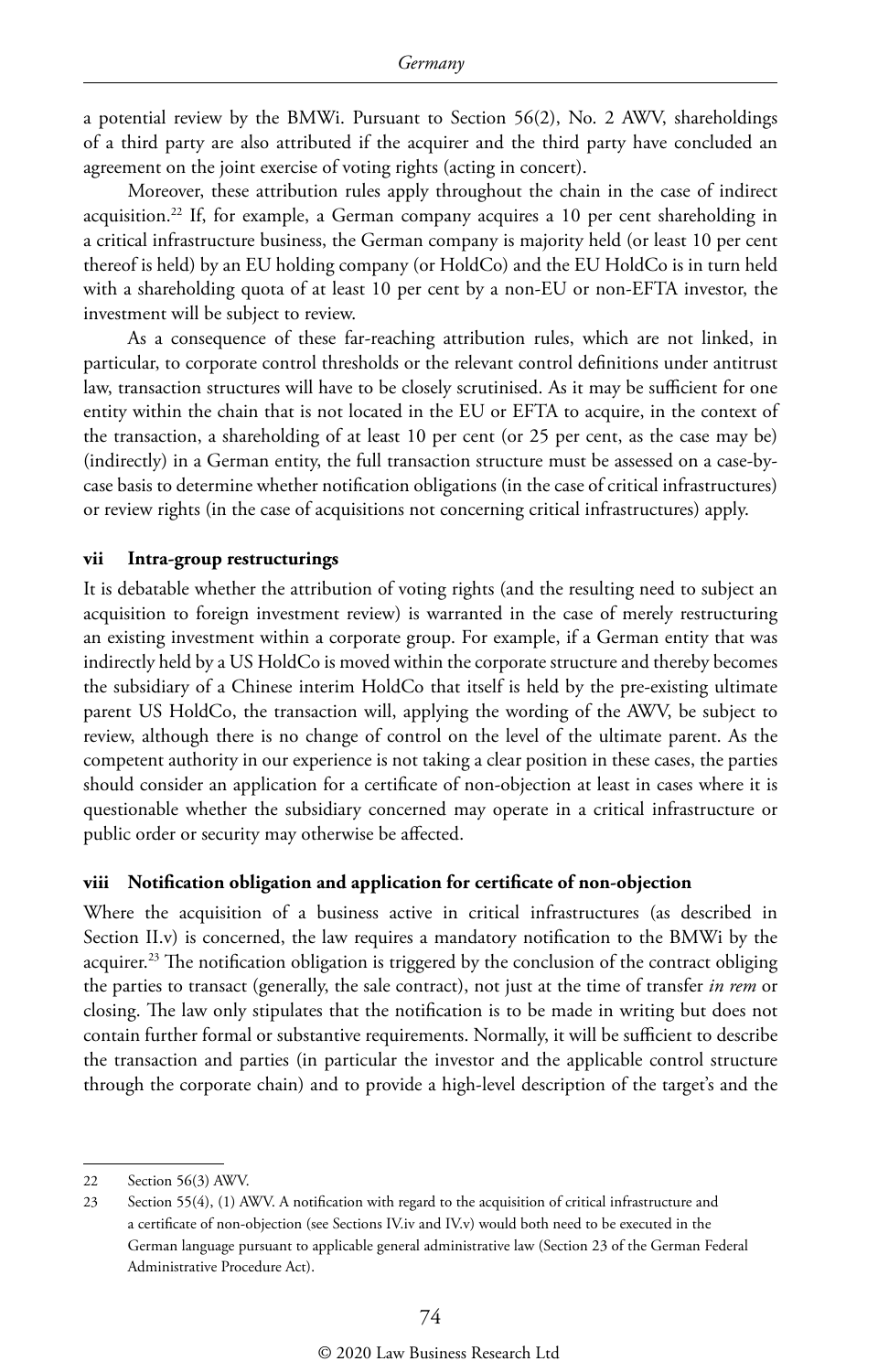investor's business (explaining, in particular, why and to what extent the transaction relates to critical infrastructures). Upon receipt of the notification, the BMWi will decide upon the commencement of a formal review procedure (see Section IV.vi).

Outside the acquisition of critical infrastructures, there is no obligation to notify. However, to avoid uncertainty with regard to a potential *ex officio* review, an investor may apply for a certificate of non-objection.<sup>24</sup>

A certificate of non-objection confirms that the acquisition does not raise any concerns related to public order or security. To apply, the investor should submit basic information on the planned acquisition, the domestic enterprise that is the subject of the acquisition and the respective fields of business of the investor and the enterprise to be acquired to the BMWi. The BMWi will then decide within a period of two months whether it will enter into a formal review process, failing which the certificate shall be deemed to have been issued (see Section IV.vi).

While it is not mandatory to apply for a certificate of non-objection, in practice, it will in many cases be recommendable to do so. As will be explained below, an *ex officio* review by the BMWi will only be triggered by the BMWi obtaining positive knowledge of a transaction, with a statutory longstop date of only five years from conclusion of the acquisition contract. In the absence of an application for a certificate of non-objection, the investor will not be in a position to demonstrate that the BMWi obtained this positive knowledge, so there will be a prolonged period of uncertainty and a possibility that the BMWi will retroactively seek to unwind the transaction. Therefore, if there is the possibility that the transaction may raise concerns with respect to public order or security, it would be recommended to apply for a certificate of non-objection. Experience shows that such applications are handled in a pragmatic and time-efficient way in most cases where concerns regarding public order or security can easily be ruled out, and instances where the BMWi proceeds to a more comprehensive review (e.g., by requesting additional documents) have been relatively rare so far. Whether this continues to be the case after the 2020 Revisions, remains to be seen.

#### **III TYPICAL TRANSACTIONAL STRUCTURES**

As explained, the foreign investment regime in Germany covers both share and asset acquisitions of an existing German enterprise.

In a typical share deal, the seller and purchaser will agree on a sale of certain identified shares but will not immediately consummate the sale. Rather, closing will be conditioned upon obtaining regulatory approvals. Where public order or safety are implied (either because of the acquisition of shares in a company operating critical infrastructures or because of general considerations) and the relevant voting right threshold is reached or surpassed, the parties will generally include the lapse of the applicable review period or obtaining a certificate of non-objection as a condition precedent for closing. This is to mitigate the risk that a transaction may have to be unwound in the event of an adverse decision by the BMWi. It is important to note in this context that formerly the review process outside the

<sup>24</sup> Such an application is also permissible in conjunction with a notification pursuant to Section 55(4) AWV – with the effect of shortening the applicable review period from three to two months (see Section II.vi). An application for a certificate of non-objection is deemed to include the required notification (if any) but not vice versa, so that it should always be made clear that a certificate of non-objection is being applied for.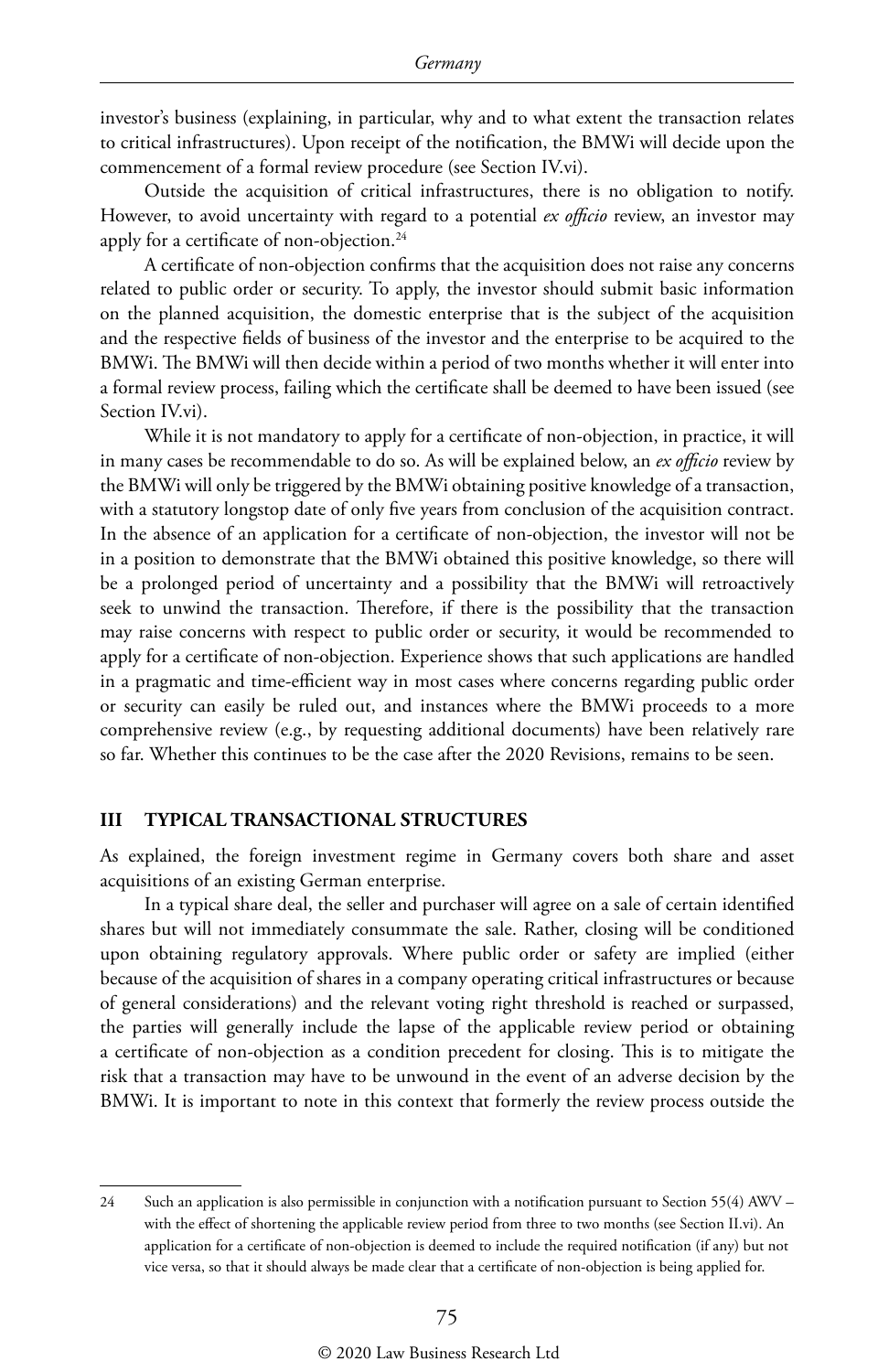sector-specific control regime was non-suspensory, but the 2020 Revisions have introduced a suspensory effect and strict anti-gun-jumping prohibitions for acquisitions of critical infrastructure businesses (see Section IV.i).

Where share acquisitions through merger or capital increase transactions are concerned, this will be commonly based on an investment agreement and technical implementation of the share acquisition will then occur according to a court-sanctioned scheme. Similarly to a share purchase transaction, the investment agreement will generally stipulate foreign investment clearance as a condition precedent to proceeding with execution of the relevant corporate acts.

In a public takeover scenario, a separate and well-defined legal regime applies and any decision by a bidder to acquire shares in an entity that is domiciled in Germany<sup>25</sup> and listed on an EU organised market will need to be notified to the financial regulator (BaFin), relevant stock exchanges and the public immediately. Thereupon, a strict timeline is triggered, which eventually leads to the publication of an offer document with prescribed acceptance and settlement periods (depending on whether the bidder seeks to obtain control over the target, $26$  various minimum pricing and most favoured treatment rules may apply as well). For the purposes of foreign investment review, it is generally permissible to make public offers subject to obtaining required regulatory clearances, and the bidder will include a corresponding condition precedent to settlement of the offer in its offer document. While the law stipulates<sup>27</sup> that the *ex officio* review period is triggered by the BMWi obtaining knowledge of the publication of the bidder's intention to launch an offer (and not just with the launch of the offer as such), this should be irrelevant in most cases, as a bidder will generally notify the transaction (or apply for a certificate of non-objection) in a public takeover scenario.

Finally, in the case of an asset deal, a consideration similar to that in a share purchase will apply.

#### **IV REVIEW PROCEDURE**

#### **i Suspensory effect and anti-gun-jumping provisions for critical infrastructure acquisitions**

Formerly, the review procedure (for both critical infrastructure business acquisitions and other, non-critical infrastructure, acquisitions) had no suspensory effect, therefore it was possible to consummate a transaction, although in the event of an adverse decision by the BMWi the transaction had to be unwound.

This has changed with the 2020 Revisions. Now, in cases where a notification to the BMWi is required (i.e., in all cases of acquisitions of critical infrastructure businesses), any agreement or arrangement between the seller and the acquirer aimed at consummating the transaction remains provisionally void until clearance has been granted (or is deemed to have been granted following the expiry of the relevant review period). Therefore, in contrast to the

<sup>25</sup> Certain exceptions apply where a company is domiciled in the EU but has a (sole or primary) listing in Germany, see Section 1(3) Takeover Act.

<sup>26</sup> The German Takeover Act defines control as the acquisition of at least 30 per cent of voting rights. An acquisition of this percentage of voting rights outside a public offer (also based on various attribution rules or acting in concert) triggers an obligation to launch a mandatory offer at a prescribed minimum price.

<sup>27</sup> Section 55(3) AWV.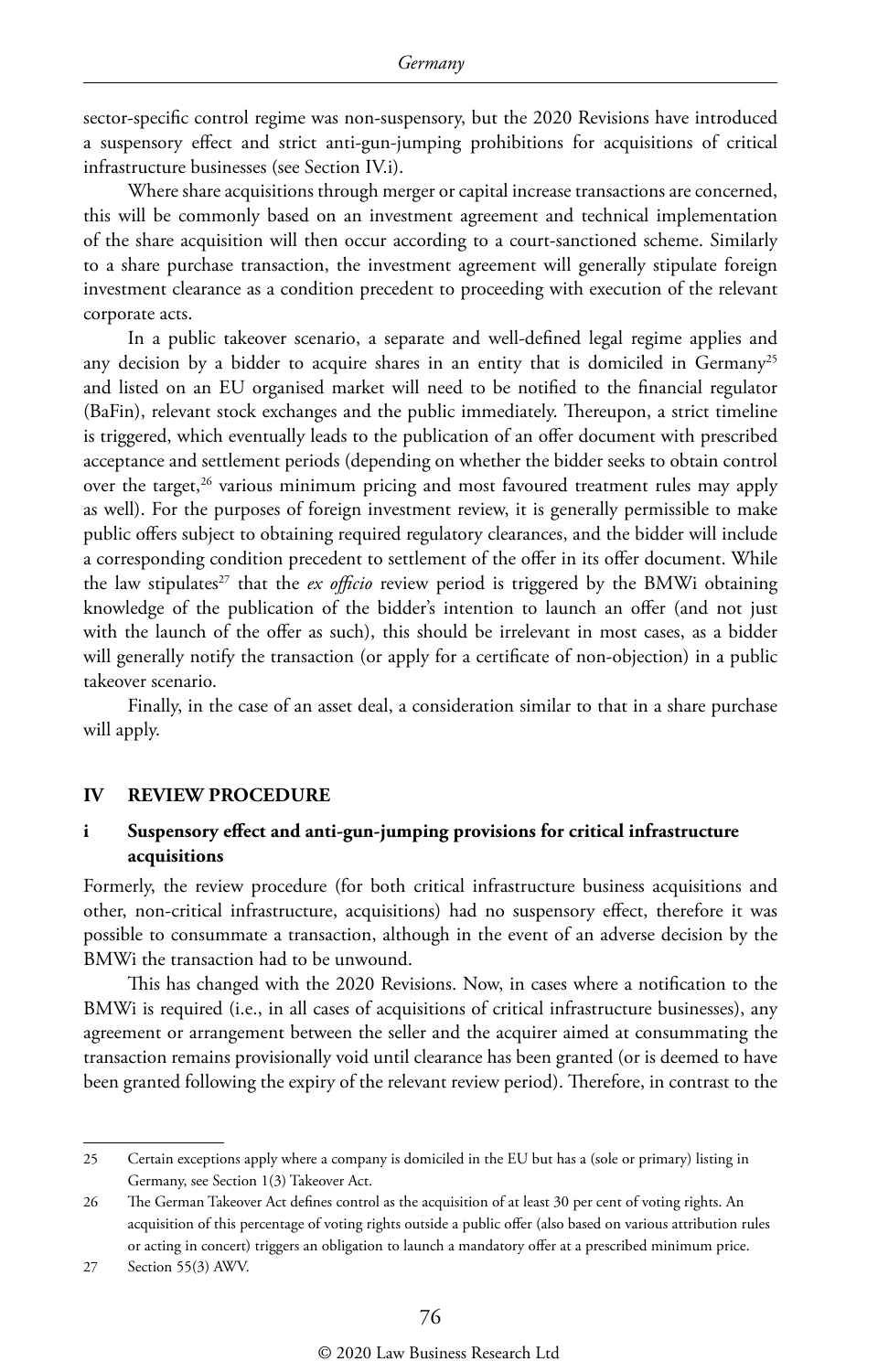previous situation a transaction cannot be closed while the review is pending. In particular, the acquirer is prohibited from exercising any voting rights directly or indirectly, and may not conclude voting agreements or give voting instructions. The acquirer may not receive any dividend payments nor equivalent economic rights prior to clearance.

Further, under newly imposed information sharing restrictions, it is also impermissible to make available to a critical infrastructure acquirer, prior to foreign investment clearance, enterprise-specific company information as far as this relates to business areas or business objects relevant for the classification of the enterprise as a critical infrastructure or otherwise to be considered specifically in the context of the review for their impact on public order or security. In addition, neither may the acquirer receive company-specific information designated as relevant by the BMWi upon notification of the proposed acquisition. Any voluntary breach of these restrictions will be subject to criminal liability and penalised by imprisonment of up to five years. In cases of negligent behaviour, an administrative fine will apply.

While the legislative materials state that these information sharing restrictions shall only cover information whose disclosure must be prevented because of the particular impact its premature disclosure would have on public order or security and a related critical infrastructure, it will be very difficult in practice to segregate critical information in this sense from information that can be disclosed (e.g., commercial, legal or accounting information or other company information that is irrelevant for the purposes of the foreign investment review).

A key aspect of an acquirer's due diligence is the operational and commercial review of the target entity and the validation of its business model. This will in all likelihood require the disclosure of sensitive business data (including data that may be relevant for foreign investment review purposes) to an acquirer to evaluate the feasibility of a transaction prior to signing, and thus prior to a formal notification of the transaction to the BMWi. It remains unclear how such a pre-signing due diligence could be facilitated in light of the broad prohibition on information sharing upon notification of the transaction. One solution to consider could be the disclosure of such information to clean teams, an approach that is familiar under antitrust restrictions, so that the acquirer and economic beneficiary would not be provided with critical information directly but relevant advisers (only) could assess the viability of the transaction. In practice, it is likely that any such approach and the classification of relevant data would have to be arranged with the BMWi beforehand, to avoid the application of sanctions.

#### **ii Review procedure**

With respect to the applicable process and timelines for cross-sectoral review, an *ex officio* review has to be distinguished from a review upon a notification of the transaction or a review process triggered by the application for a certificate of non-objection.

#### **iii Ex officio review**

To the extent that the investor is not obliged to notify the acquisition of voting rights (i.e., where no acquisition of a critical infrastructure business is concerned) and does not notify, or apply for a certificate of non-objection voluntarily, the BMWi may review transactions *ex officio*.

Such an *ex officio* review can be commenced by the BMWi if it notifies the direct acquirer and the domestic company affected by the acquisition about the opening of an in-depth investigation procedure within two months of obtaining knowledge of the conclusion of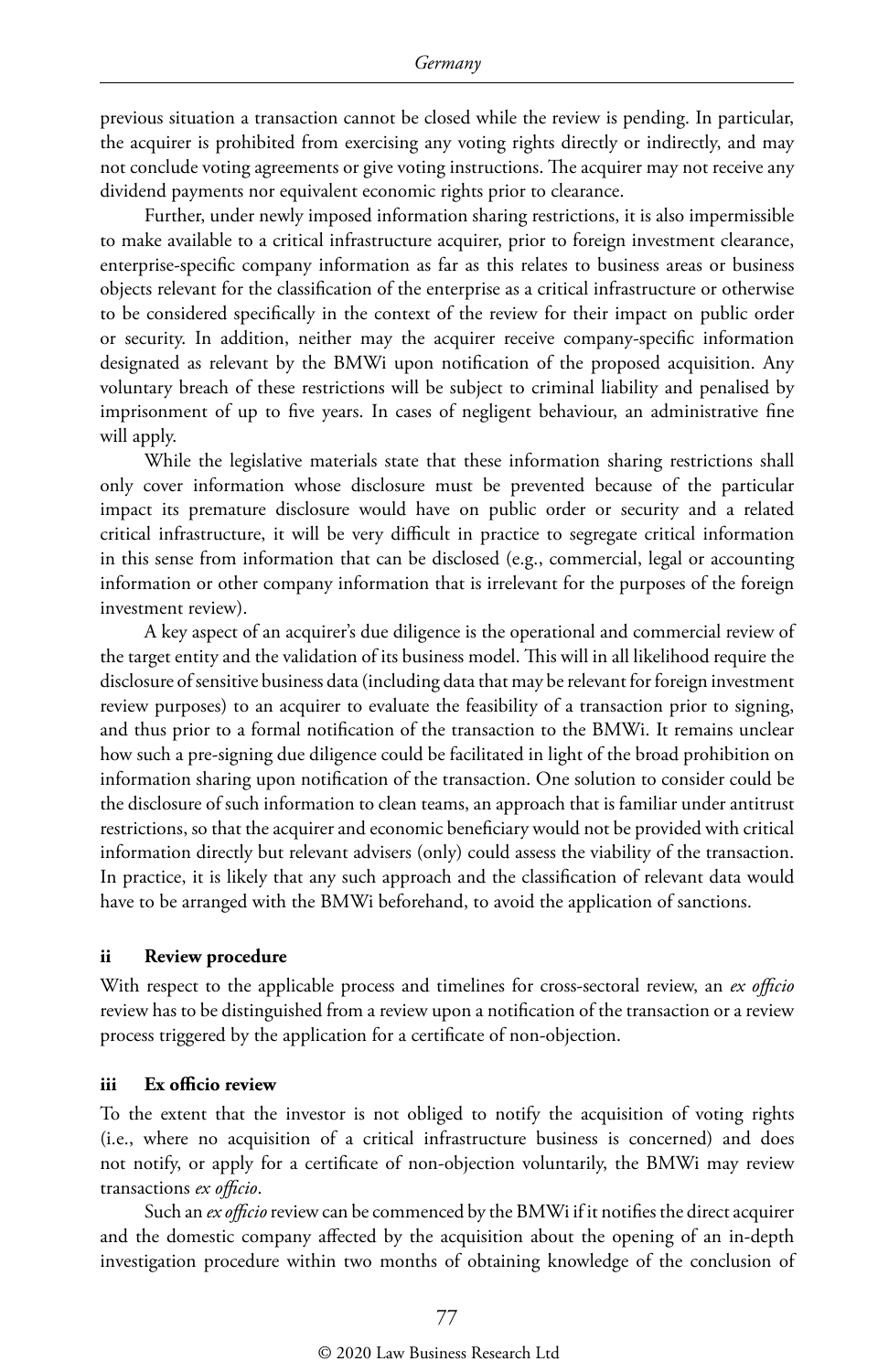the relevant acquisition documentation.28 Any such notification by the BMWi must be in writing; for the purposes of determining whether the deadline for initiating an in-depth investigation has been met, service of the notice to the domestic company affected by the acquisition is decisive. In addition, a statutory longstop date of five years from conclusion of the acquisition documentation applies irrespective of the knowledge of the BMWi.

Given that the standard review deadline is only triggered by positive knowledge on the part of the BMWi, it will be very difficult in practice to determine when this period has lapsed if the acquirer does not apply for a certificate of non-objection or does not file a formal notification pursuant to Section 55(4) AWV.

#### **iv Review upon notification**

Where the acquisition of critical infrastructure businesses is concerned, the acquisition<sup>29</sup> has to be notified to the BMWi in writing. Through this notification, which has to be submitted by the acquirer without delay after signing, the BMWi will obtain positive knowledge of the transaction, launching the two-month deadline for a review to determine whether an in-depth investigation is required (as discussed in Section IV.iii).<sup>30</sup>

Where an acquirer chooses to apply for a certificate of non-objection, a shortened review period of two months applies (see Section IV.v).

#### **v Review upon application for certificate of non-objection**

An acquirer may apply<sup>31</sup> to the BMWi in writing for the issuance of a certificate of non-objection. Such an application would generally be prudent if there are at least initial concerns that the transaction may present a threat to public order or security. If an application is made, the BMWi has to decide whether it intends to open an in-depth investigation within two months of receipt of the application. If it does not notify the applicant of its intention to open an in-depth investigation in writing within this two-month period, the certificate of non-objection is deemed to have been issued (and this deemed issuance can generally not be revoked or withdrawn by the Ministry any more other than in exceptional cases, such as where the information made available by the applicant was incorrect).<sup>32</sup> Applying for a certificate of non-objection does not trigger administrative fees or costs (other than the applicant and its advisers' own costs) .

<sup>28</sup> Section 14a(1) AWG; Section 55 (3) AWV.

<sup>29</sup> The notification obligation is already triggered by the conclusion of a purchase contract, not just at the time of the *in rem* acquisition.

<sup>30</sup> The BMWi will generally not inform the notifying parties that no in-depth investigation is launched unless a certificate of non-objection is being applied for.

<sup>31</sup> Such an application can be submitted as soon as the applicant is in possession of the relevant documents and in any case prior to signing on the basis of sufficiently progressed transaction documentation.

<sup>32</sup> In particular, Sections 48 and 49 of the German Federal Administrative Procedure Act.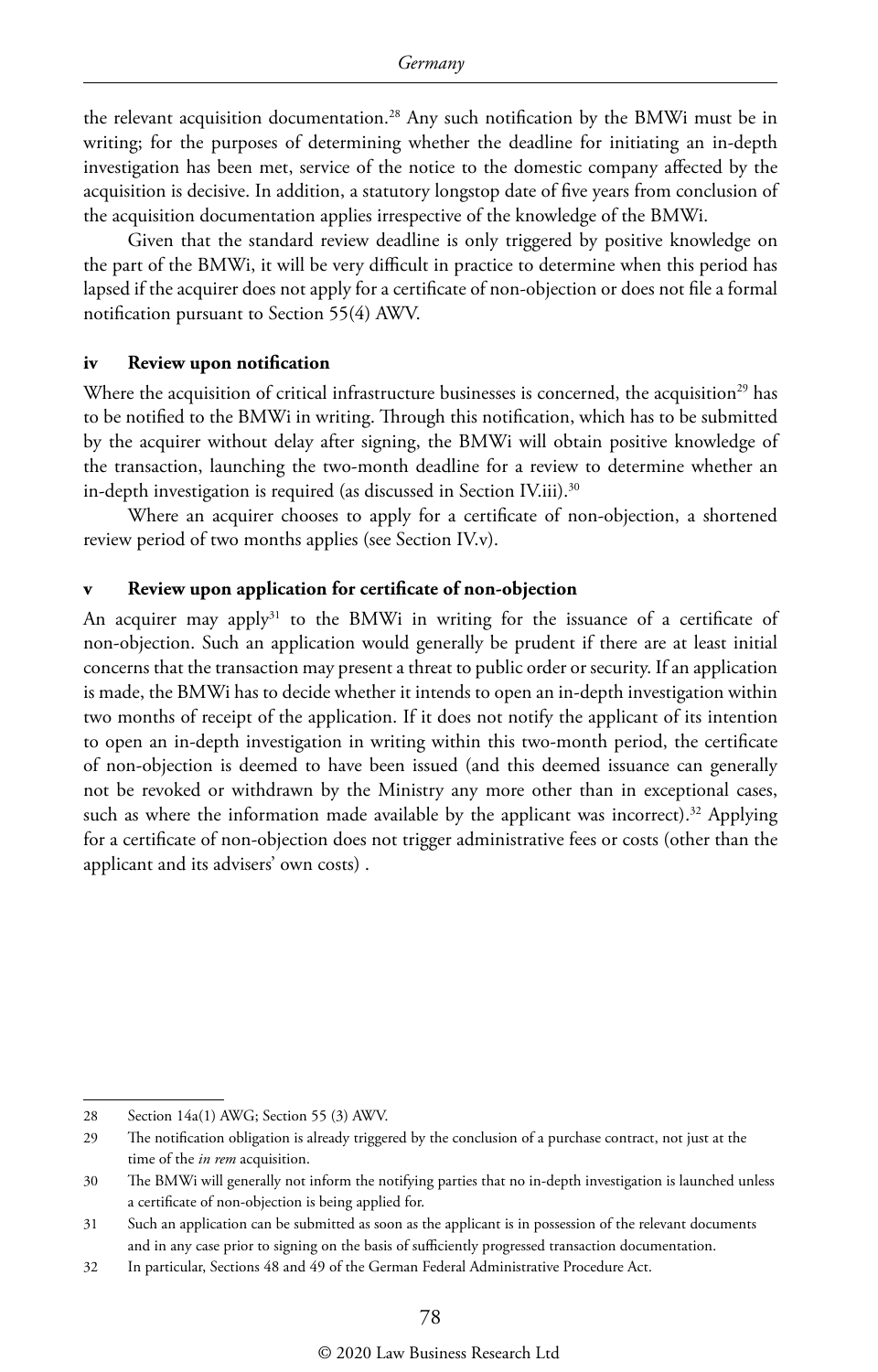#### **vi In-depth investigation**

If the BMWi decides to initiate an in-depth investigation, the direct acquirer is required to submit documentation to the BMWi as determined by the Ministry by way of the general instruction published in the Federal Gazette.<sup>33</sup> The BMWi may request all entities directly or indirectly involved in the acquisition to submit additional documentation as needed for carrying out the investigation.

For the in-depth investigation, a deadline of four months after the receipt of complete documents applies. Within this four-month period, the BMWi may prohibit the direct acquirer from making the acquisition or alternatively it may issue instructions to safeguard the public order and security of the Federal Republic of Germany. If it intends to issue such instructions or prohibitions, it must obtain the approval of the German federal government.

In addition, the BMWi may negotiate and enter into public law contractual agreements with the acquirer that are aimed at guaranteeing public order and security in the Federal Republic of Germany. The four-month deadline for the issuance of prohibitions or instructions is suspended for the duration of negotiations.<sup>34</sup>

If the BMWi intends to prohibit a transaction, it may in particular prohibit or restrict the exercise of voting rights in the acquired company that belong to a non-EU or non-EFTA acquirer or are attributed to him or her, or appoint a trustee to bring about the unwinding of the completed acquisition at the expense of the acquirer.

#### **vii Substantive scope of review, new 'likely to affect' standard, and prohibitions and orders**

Prior to the 2020 Revisions, the BMWi in its substantive review assessed whether an investment presented a risk to public order or security in Germany that was 'actually threatening' and sufficiently important potentially to affect fundamental public interests.<sup>35</sup> The term 'public order or security' refers to Article 36, Sections 52(1) and 65(1) of the Treaty on the Functioning of the European Union and has to be interpreted pursuant to EU law.

Under these provisions, grounds of public order and security may justify restrictions of the free movement of goods, capital and payments and the freedom of establishment. Historically, the European Court of Justice has applied these criteria very restrictively and ruled that abstract concerns about investments in undertakings in strategic sectors do not constitute a valid justification based on public order or security.

Under the 2020 Revisions, this conservative approach is likely to change quite dramatically. Pursuant to Article 4 of the EU Screening Regulation, a Member State, in determining whether public order or security are affected, may take into account whether the foreign investor is directly or indirectly controlled by government, including state bodies

<sup>33</sup> The documentation must cover, inter alia, detailed information about the purchaser, the target and its business, shareholdings before and after the acquisition, business contacts to public bodies and the financing of the acquisition as well as a copy of the acquisition agreement; see a complete list of required information in BMWi, General Ruling of 22 March 2019 on the required documentation under Section 57 of the AWV, BAnz AT 11 April 2019 B2.

<sup>34</sup> There is no maximum duration foreseen for these negotiations and the ensuing suspension; however, the acquirer may declare the negotiations failed at any time and thereupon the deadline will continue to run. In practice, however, this will lead to a prohibition and will usually not be practicable.

<sup>35</sup> Bast, in: *Hocke/Friedrich*, Außenwirtschaftsrecht, Section 7 AWG, Paragraph 10b; *Lechler/Germelmann*, Zugangsbeschränkungen für Investitionen, p. 34 et seq.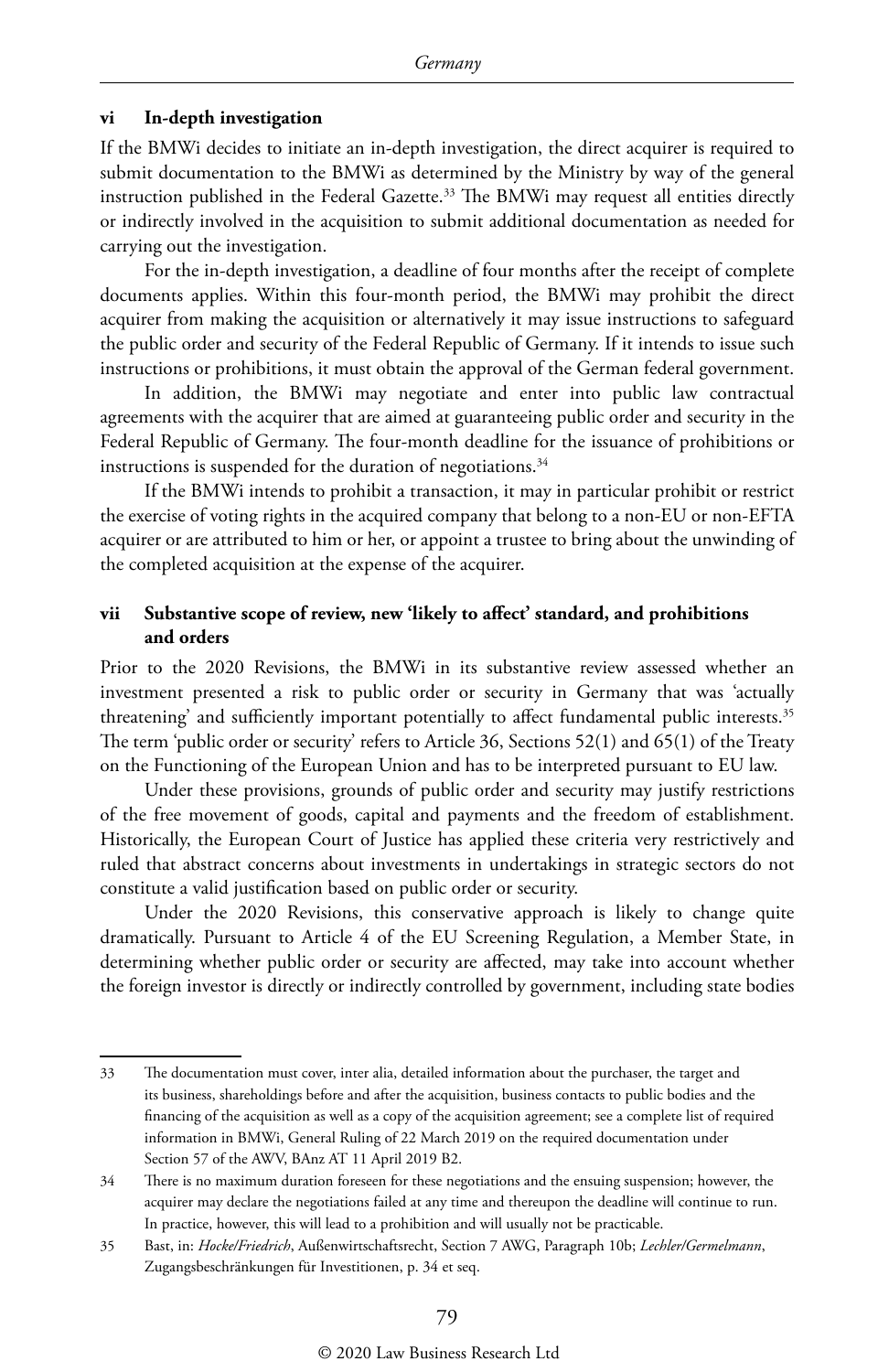or armed forces of a third country, has already been involved in activities affecting security or public order in a Member State or whether there is a serious risk that the foreign investor engages in illegal or criminal activities. This review standard is mirrored in the new provisions of Sections 55(1b) AWV. Therefore, authorities may apply a broader understanding of public order and security in future and the BMWi has considerable discretion in determining whether public order or security are at risk.

There are two additional specific aspects to consider. First, in evaluating whether a transaction should be prohibited, in future the BMWi will not only consider German public order or security, but also (in line with the EU Screening Regulation) take into account concerns regarding the public order or security of other EU Member States or effects on certain EU-wide projects. This will clearly make the required analysis more complex, costly and time-consuming.

Second, the level of scrutiny has been significantly tightened by the 2020 Revisions with the introduction of a 'likely to affect'<sup>36</sup> standard of review. This means that it is no longer necessary for the BMWi to show an 'actual and serious threat' to public order or security as an effect of the transaction, but merely sufficient to establish that the foreign direct investment is likely to affect public order or security.

On the one hand, the degree of prognostic certainty of the BMWi's decision is thereby reduced, as a potential future effect on public order or security (rather than an actual impact) is sufficient. Unfortunately, it remains unclear what degree of certainty will be required and we are concerned that the law will enable a broad exercise of discretion in this regard.

On the other hand, the necessary substantive impact is reduced from a threat to a status of being affected, which clearly is a less stringent requirement and also affords the BMWi broad discretion.

It remains to be seen how the BMWi and eventually the courts will interpret these open-ended definitions, but it is already clear that the new standard's vagueness will reduce deal certainty for any transaction subject to foreign investment review.

If a prohibition decision is issued, the transaction will probably have to be abandoned irrespective of whether the decision might be upheld in subsequent litigation against the BMWi, therefore in practice the authority has significant leverage to negotiate public law agreements with investors, containing certain security-related conditions or commitments (see Section IV.vi). In previous years, the German government has concluded several such agreements with purchasers.37

#### **viii Legal protection against decisions by the BMWi**

If the BMWi opens a review procedure, prohibits an acquisition or imposes restrictions, these decisions may be challenged according to general principles of administrative law. Such legal challenges may be brought exclusively by the acquirer or by the seller, but not by the relevant target.38 There is no need to carry out previous opposition proceedings as the decisions by the BMWi are issued by a higher federal authority and are thus not open to such proceedings pursuant to Section 68(1), No. 1 of the German Code of Administrative Court Procedure.

<sup>36</sup> *Voraussichtliche Beeinträchtigung.*

<sup>37</sup> BT-Drs. 19/1103, p. 8.

<sup>38</sup> *Krause*, BB 2009, 1082, 1087; *Müller/Hempel*, NJW 2009, 1638, 1641; *Seibt/Wollenschläger*, ZIP 2009, 833, 844; *Voland*, EuZW 2010, 132, 135.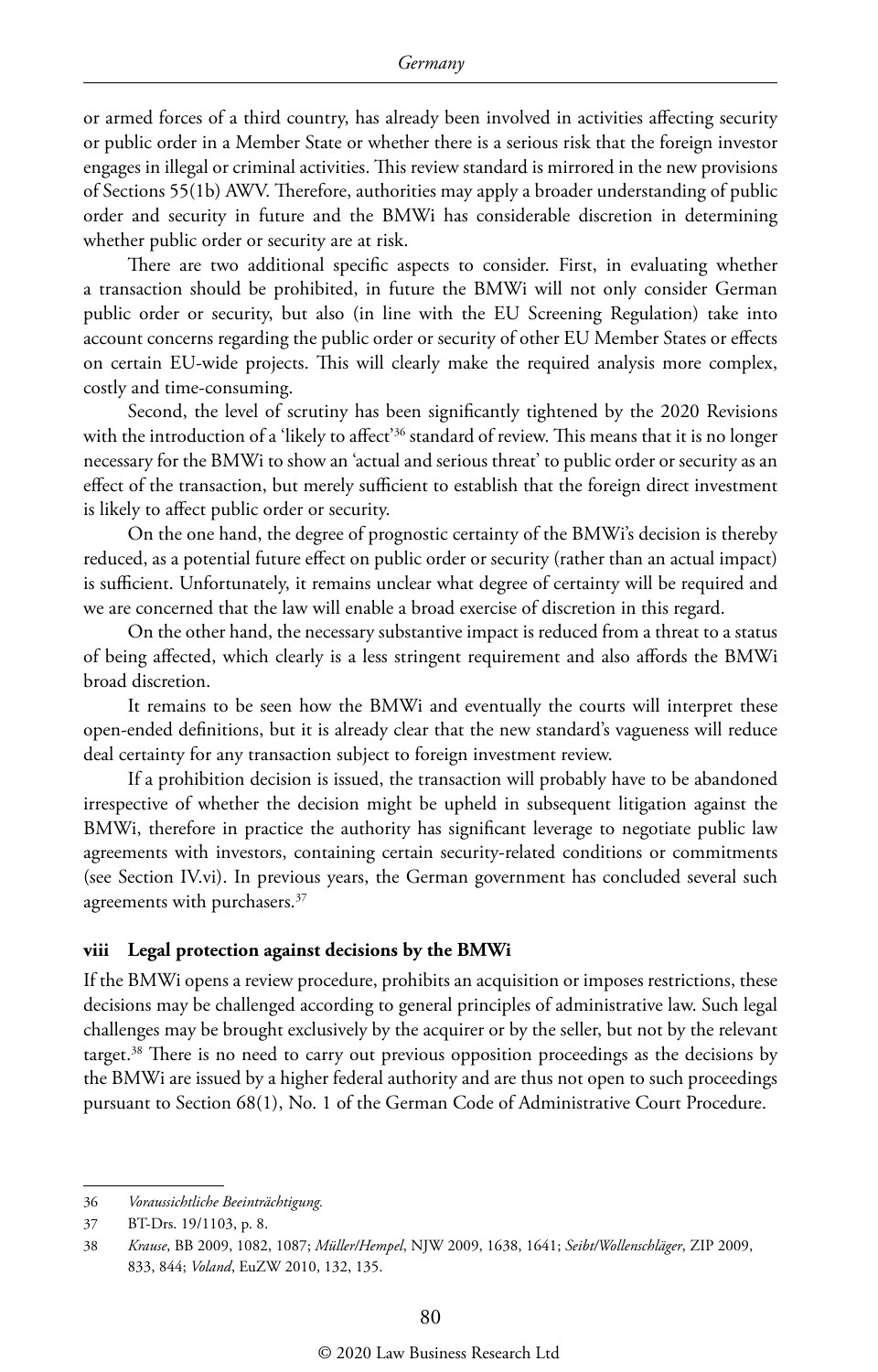Because the foreign investment regime shall only protect public order and security and not the interests of third parties, third parties will not be in a position to challenge a clearance or deemed clearance (or any other decisions by the BMWi) in court.

In practice, these legal protections are not particularly relevant. Even if legal action against a prohibition or instruction by the BMWi can be brought in theory, the timeline and publicity of a transaction will generally not permit sustaining deal uncertainty for the prolonged duration of a legal proceeding.

#### **V FOREIGN INVESTOR PROTECTION**

Germany has entered into more than 130 bilateral investment treaties (BITs) and is the country with the most BITs worldwide. Many of the German BITs have been concluded based on a model agreement and customarily contain protection against expropriation without adequate compensation, principles of fair and equitable treatment, principles of full protection and security, most favoured nation treatment, protection against discrimination and provisions on the unrestricted transfer of capital and profits. While several of these BITs have been concluded a long time ago and older BITs do not always contain state-investor dispute settlement clauses, German BITs have provided for dispute settlement by way of arbitration since the 1980s. In particular, Germany is a party to the Convention on the Settlement of Investment Disputes between States and Nationals of other States, which it signed in 1966 with ratification and entry into force in 1969.<sup>39</sup>

Cases where a dispute settlement mechanism under a BIT has been initiated against Germany are very rare. As at August 2020, only one dispute is pending against Germany and two cases have been settled or discontinued (whereas there are 25 cases by German investors against foreign states pending and a significant number of decided cases).<sup>40</sup>

In 2009, competence for foreign investor protection was transferred to the EU with the entry into force of the Lisbon treaty. As a result, EU Member States can no longer negotiate BITs without the involvement of the European Commission and no new German BITs have entered into force since 2009. Existing BITs are grandfathered, however, as long as the EU has not concluded investment treaties replacing the respective bilateral BITs. Since 2009, the EU has tried to negotiate free trade agreements with a number of countries and concluded negotiations in particular with regard to Canada, Singapore and Vietnam (the latter two agreements recently entered into force and the agreement with Canada is pending full ratification).

#### **VI CURRENT DEVELOPMENTS**

#### **i European coordination**

Although individual Member States retain their authority to screen foreign investments pursuant to the EU Screening Regulation, numerous procedures and criteria will become applicable in October 2020 for cooperation between Member States and with the European Commission. An EU-wide framework will be established granting competence to the

<sup>39</sup> BGBl. II 1969, No. 12, p. 369.

<sup>40</sup> For further information, see the statistical data on www.german-investment-treaty-disputes.de.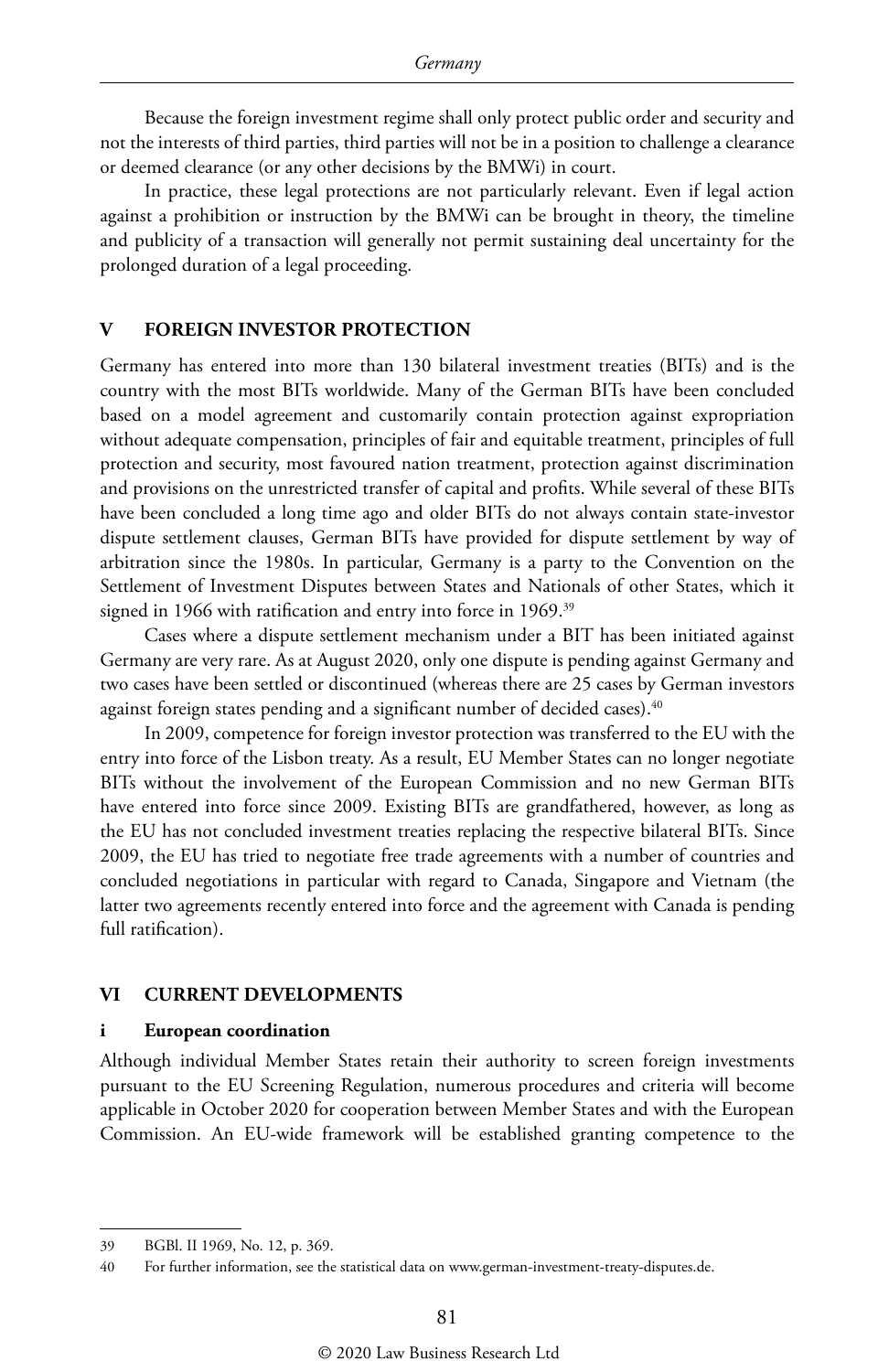European Commission to intervene with an official opinion on grounds of public order or security, and a forum for Member States will be provided to weigh in and potentially affect the course of foreign investment activities across the EU.

Pursuant to the EU Screening Regulation, Member States will be required to notify the European Commission and all other Member States of an ongoing foreign investment screening and provide certain information on the transaction. Upon such notification, other Member States may provide comments to the Member State conducting the screening where they consider that the foreign investment undergoing the screening is likely to affect their public order or security.

Equally, the European Commission may issue an opinion where it considers that the foreign investment undergoing the screening is likely to affect public order or security in more than one Member State or certain EU-wide projects or programmes such as the Trans-European Networks for Energy or the Trans-European Transport Network.

Although the European Commission's power to issue opinions is discretionary, if at least one third of Member States consider the foreign investment likely to affect their public order or security, the European Commission must set out its views on the transaction and although technically the opinion does not have binding force, Member States are required to take account of it and provide an explanation if the opinion is not followed.

In practice, therefore, the views of the European Commission and of other Member States will carry significant weight and investors will need to analyse not only the potential impact in Germany, but also the impact beyond the borders of the actual transaction, with reference to the very broad concept of public order and security.

The precise impact of this process on the timelines for German foreign investment reviews is currently unclear, as the implementing rules in the AWV have not yet been published. However, significant delays are to be expected. Under the EU Screening Regulation, upon notification of an ongoing screening and provision of the required information, the other Member States have 35 calendar days to provide comments and the European Commission should also issue its opinion within that 35-day time frame (but it is allowed an additional five days if Member States provide comments). If the information provided by the Member State conducting the screening is deemed insufficient, the European Commission and other Member States may also request to be provided with further information within 15 calendar days of the initial notification and thereupon have 20 calendar days to provide comments or an opinion.

#### **ii White Paper on foreign subsidies**

In June 2020, the European Commission adopted a White Paper addressing distortions in the European market caused by foreign subsidies.<sup>41</sup> The White Paper, which triggers a public consultation process preparing future legislation, proposes new regulatory tools aimed at closing perceived enforcement gaps when it comes to financial support granted by non-EU governments.

One of these tools specifically addresses potential distortions caused by foreign subsidies facilitating the acquisition of (stakes in) EU companies. It aims at preventing recipients of foreign subsidies from enjoying unfair benefits when acquiring EU companies. To this end, the White Paper suggests the introduction of an additional notification requirement for

<sup>41</sup> Available at https://ec.europa.eu/competition/international/overview/foreign\_subsidies\_white\_paper.pdf.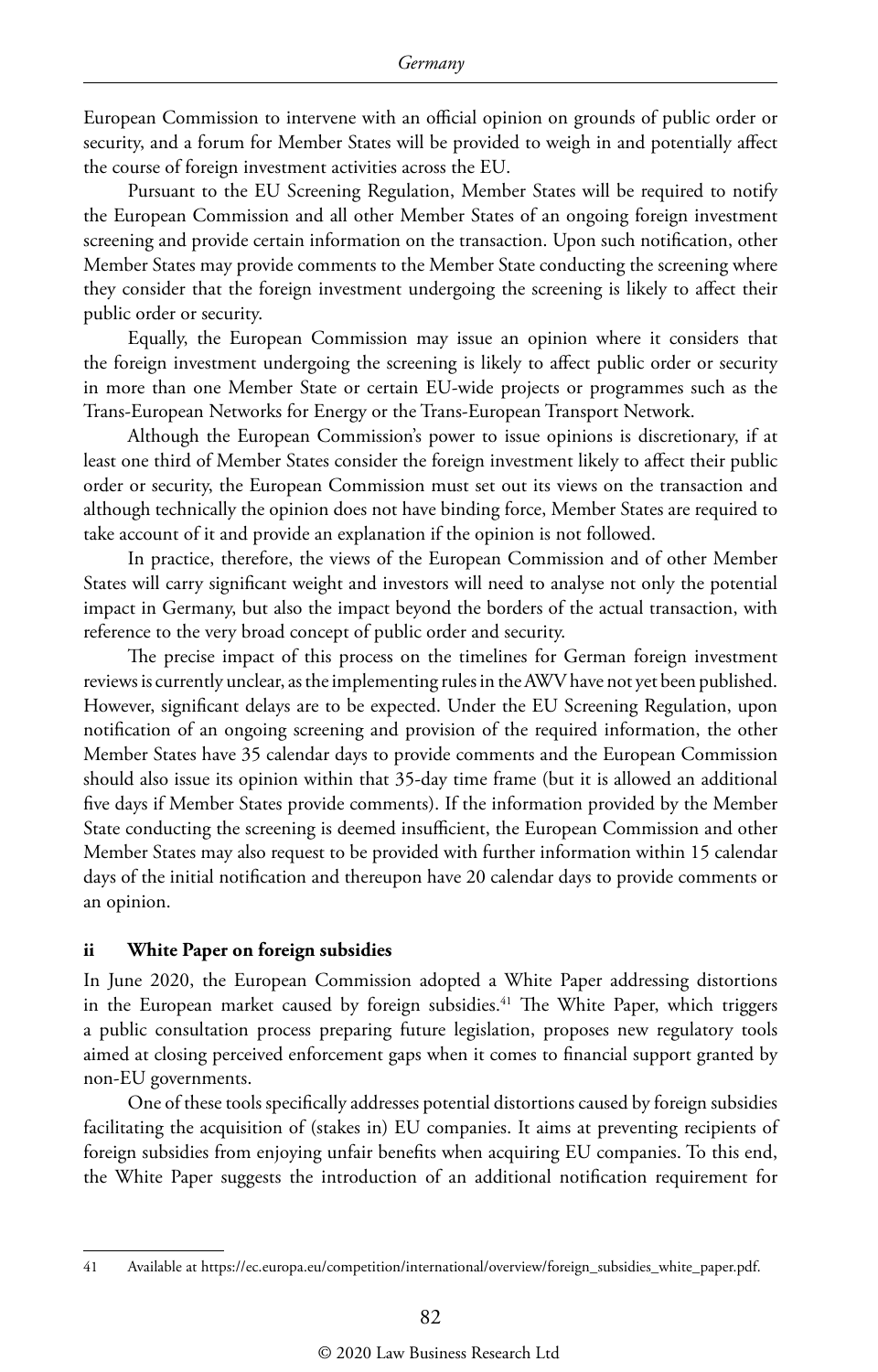transactions by investors benefiting from financial support of a non-EU government. The notification would need to be made to the European Commission and would have suspensory effect (i.e., the transaction could not close pending the authority's review). According to the White Paper, the relevant standard for prohibiting a transaction (or for requiring commitments that effectively remedy the authority's concerns) would be facilitation of the acquisition by a foreign subsidy and its distortion of the single market.

In addition to adding to the burden for the parties involved, the proposals contained in the White Paper raise a number of issues concerning practicability and legal certainty. Against this background, it seems far from certain that the White Paper will result in EU legislation as soon as 2021, which is the time frame currently envisaged by the European Commission.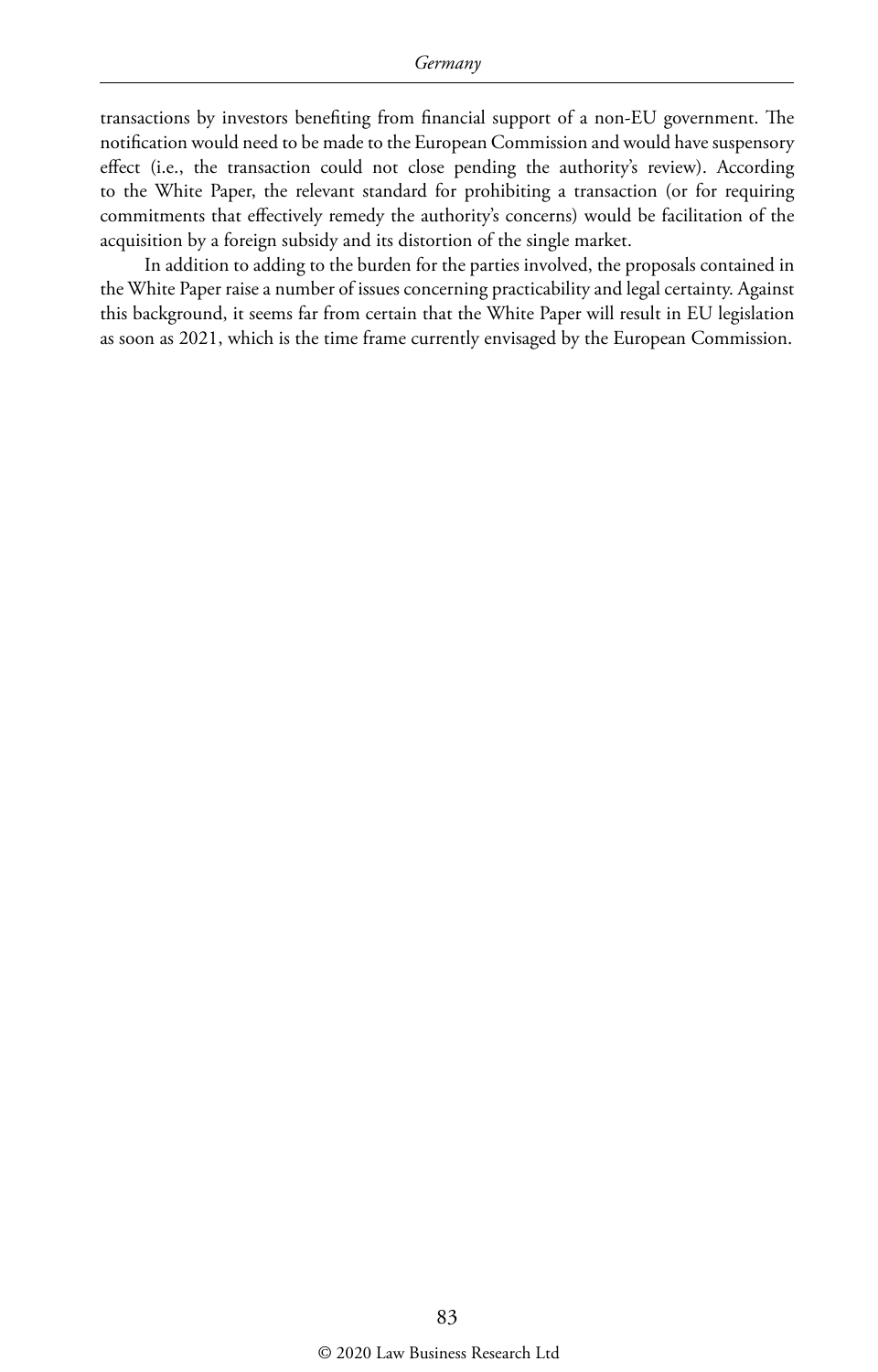## ABOUT THE AUTHORS

#### **OLIVER SCHRÖDER**

*SZA Schilling Zutt & Anschütz Rechtsanwaltsgesellschaft mbH*

Dr Oliver Schröder is a partner at SZA in the firm's Frankfurt office, where he advises domestic and international clients on M&A, private equity, public takeovers, corporate law and reorganisations, as well as related commercial law matters. His work extends to a broad range of industries and clients, including financial institutions and the automotive retail, consumer, construction and energy sectors.

Oliver regularly publishes on corporate and M&A topics. *Chambers Global* and *Chambers Europe*, *The Legal 500*, *JUVE* and *WirtschaftsWoche* recommend Oliver as one of the leading M&A lawyers in Germany.

#### **STEPHANIE BIRMANNS**

#### *SZA Schilling Zutt & Anschütz Rechtsanwaltsgesellschaft mbH*

Dr Stephanie Birmanns is a counsel at SZA in the firm's Brussels office. Her practice focuses on merger control cases before the European Commission and the German Federal Cartel Office. She also advises on the assessment of filing requirements and the coordination of filings in other jurisdictions worldwide. Stephanie is recommended as one of the leading experts for German and EU competition law, inter alia, by *Who's Who Legal*, *W@*'s *40 in their 40s: Notable Women Competition Professionals*, and *JUVE*.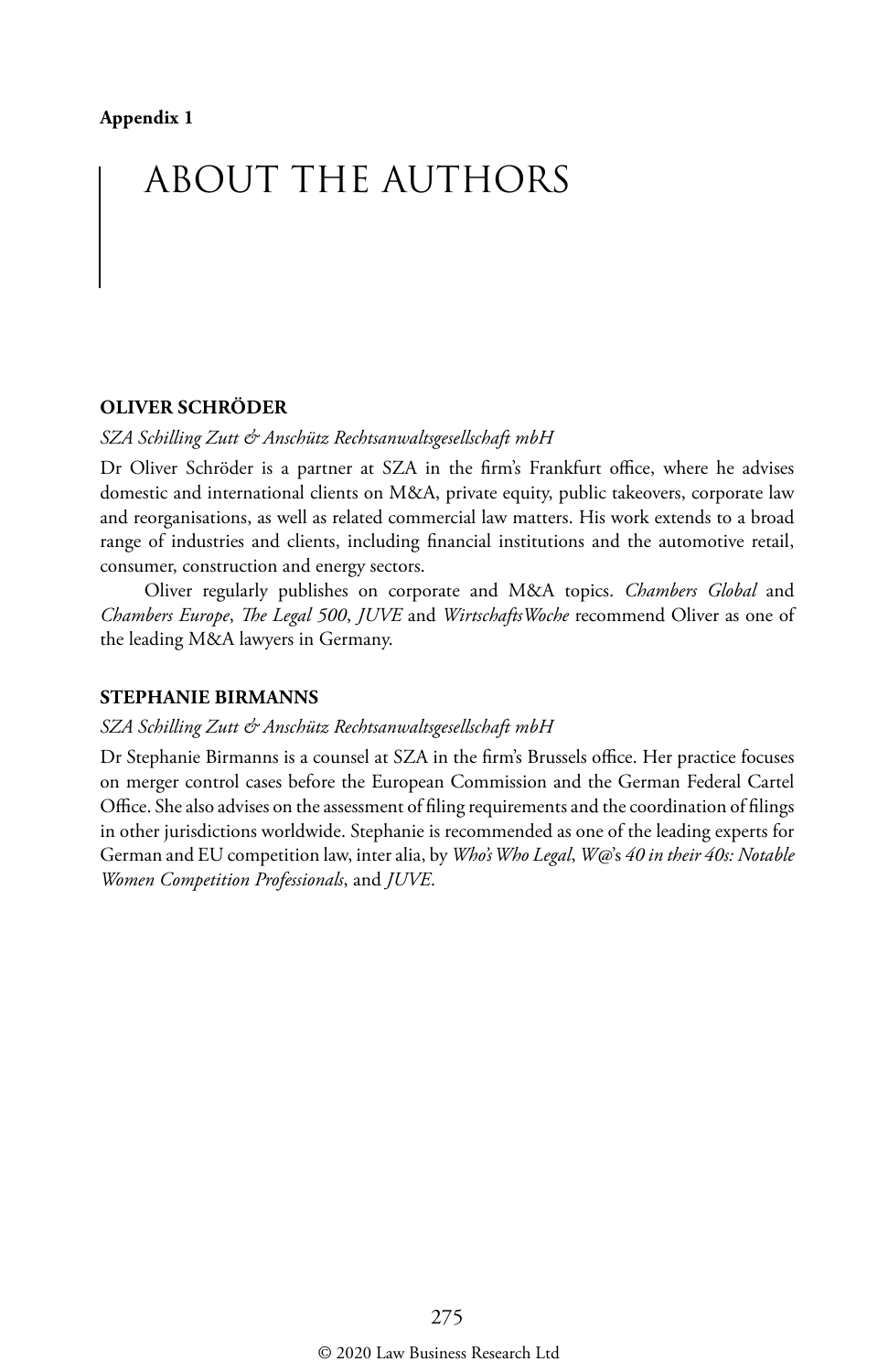#### **SZA SCHILLING ZUTT & ANSCHÜTZ RECHTSANWALTSGESELLSCHAFT MBH**

Skyper Taunusanlage 1 60329 Frankfurt am Main Germany Tel: +49 69 976 9601 0 Fax: +49 69 976 9601 102 oliver.schroeder@sza.de

Square de Meeûs 23 1000 Brussels Belgium Tel: +32 2 8935 100 Fax: +32 2 8935 102 stephanie.birmanns@sza.de

www.sza.de